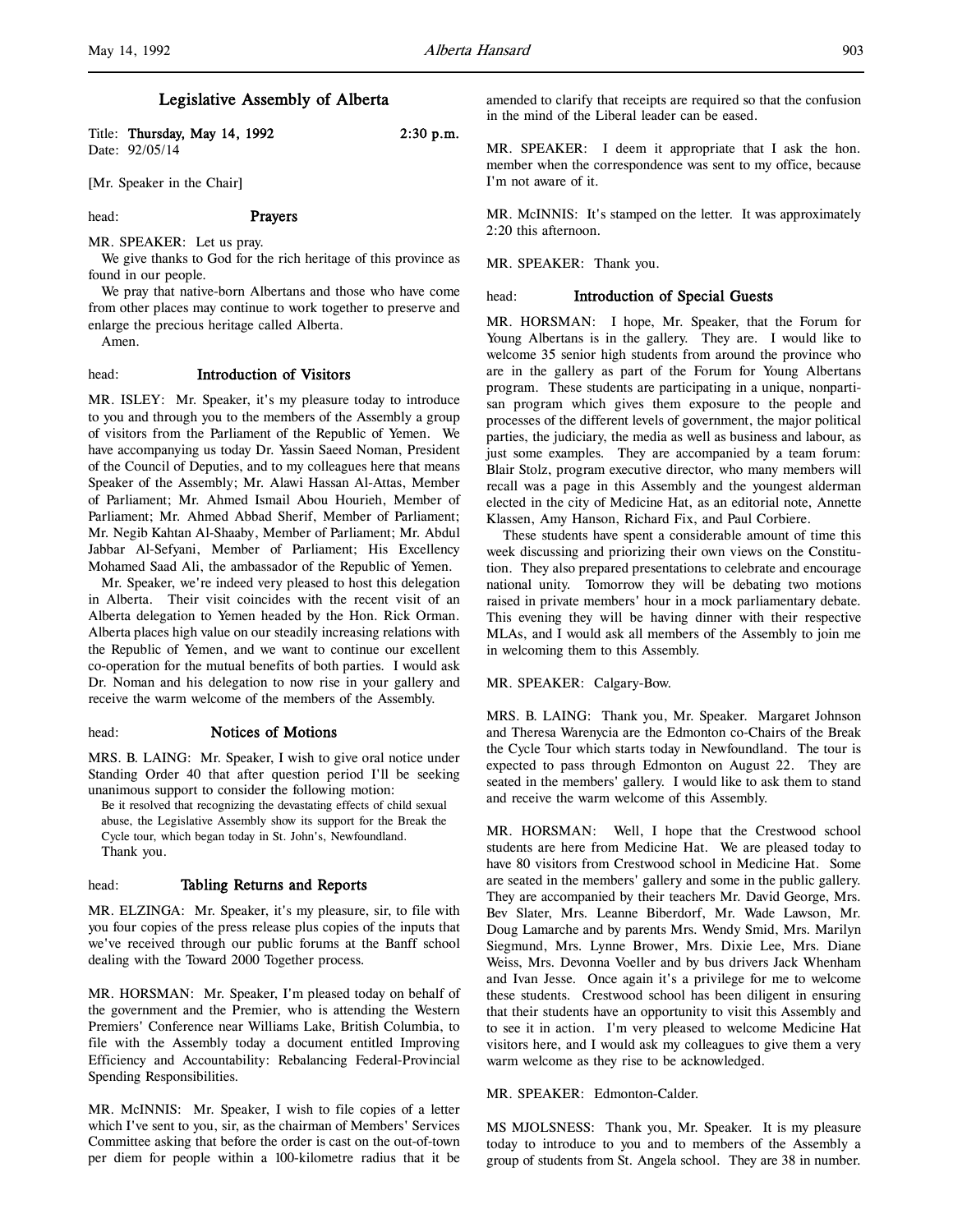They are accompanied by their teachers Miss Donna Sasges and Miss Anik Champagne and by parents Mrs. Lise Dechaine and Mr. Eric Bodnar. They are seated in the public gallery, and I would ask them to rise and receive the warm welcome of the members.

# head: Oral Question Period 2:40 MLA Remuneration

MR. MARTIN: Mr. Speaker, yesterday the Members' Services Committee referred the matter of an independent review of MLA remuneration and allowances to a subcommittee which would establish the review's scope, composition, and mandate. That is what we have been pushing for in the Official Opposition for years. Sadly, the Conservative majority on the committee have refused to set a time limit on when this subcommittee will report. This looks like a government tactic to delay consideration of this important issue. My question to the Deputy Premier is this: will the Deputy Premier assure this House that the subcommittee will report within 30 days so the business of the review can proceed as quickly as possible?

MR. HORSMAN: Mr. Speaker, it's not really in the government's purview to direct the operations of a committee of the Legislative Assembly which is established by a vote of this Assembly earlier on during the course of its proceedings. I'm rather puzzled by the hon. leader's referring it to us as a government to direct the outcome of that particular committee's deliberations.

MR. MARTIN: Mr. Speaker, this was a response directly from the Premier of the province in a letter that he tabled in here the other day, and it was a direct response from the Premier when he asked the Members' Services Committee to look into it. So don't hand us that.

To the Deputy Premier, Mr. Speaker. I want to ask him again, then, because of the lack of an answer on that: why is the government stalling on this issue? Why don't they get on with it and do it within 30 days? Let's get on with it, and we'll all be out from under this cloud.

MR. HORSMAN: Mr. Speaker, I just have to repeat the answer I gave earlier. This is a matter for a Legislative committee established by, as I recall, the unanimous vote of this Assembly to deal with issues of this nature. I do not believe that it's proper for the government to direct the outcome of those deliberations.

MR. MARTIN: If it wasn't proper, why did the Premier direct them to do it in the first place, Mr. Speaker? For the government to now hide behind the Members' Services Committee is ludicrous. If you'll sit down, you'll get the question. [interjections] I can understand them being nervous. If you don't want to answer the questions, you have that right, but listen to the question. My question . . . [interjections]

# Speaker's Ruling Questions about a Legislative Committee

MR. SPEAKER: Order. [interjections] Order. Quite appropriately, the government cannot answer on behalf of the whole committee, and that's why the Chair has been allowing the questions to continue and the fact that perhaps some discussion could be made with government members of the committee, but the government certainly cannot direct what happens to all the committee.

However, the final supplementary.

# MLA Remuneration

(continued)

MR. MARTIN: Then will the Deputy Premier make a special request of the Members' Services Committee to at least do this: require all MLAs surrounding Edmonton who claim the capital city allowance to submit receipts? Could he make that request at least?

MR. HORSMAN: Well, Mr. Speaker, when the Leader of the Opposition asked a question, I rose to answer it. He's now asked two questions, and that makes four, as I count them up, that he's asked during the course of this particular line of questioning.

Mr. Speaker, I would certainly check the record, but it was my understanding that the vote which was made on the motion in the Members' Services Committee was supported by all members present and voting. In any event, it's the work of that committee to carry out its responsibilities. It is my view as Deputy Premier or as the Premier that it is not up to us as the government to direct the work of a special committee of this Assembly established, as it has been every year since I've been in this House, under the rules, and this year, as I recall, was adopted by unanimous consent of the members of this Assembly. That's the proper way of handling these matters.

MR. SPEAKER: Second main question, Leader of the Opposition.

MR. MARTIN: You may think that's a cute answer, but the people of Alberta know full well where that's coming from, Mr. Speaker. Shame on you.

Mr. Speaker, I'd like to designate my second question to the Member for Calgary-Mountain View.

MR. HORSMAN: Point of order, Mr. Speaker.

MR. SPEAKER: Thank you. [interjections] Stop it, please. It's not a playground.

Calgary-Mountain View.

# Canmore Golf Resort

MR. HAWKESWORTH: Thank you, Mr. Speaker. The two promoters of the Canmore golf resort were previously senior officers of the Northland Bank and one of its subsidiary companies. When Northland failed, losing hundreds of millions of dollars, it was in large part because of questionable real estate deals. Mr. Justice Willard Estey, in his inquiry into the failure of Northland, was especially critical of the actions of the subsidiary company Epicon Properties Inc. of which one of the principals was executive vice-president. To the Minister of the Environment: was he aware of the business track record of these two principals of the Canmore resort golf resort at the time the decision was made to exempt this project from an NRCB review?

MR. KLEIN: First of all, Mr. Speaker, there was no decision to exempt this project from the NRCB because the NRCB simply wasn't in existence when this project was approved. This project – the planning, the zoning, all of which is the responsibility of the town of Canmore – was approved between 1986, I believe, and 1989, long before I was in this Legislative Assembly. Relative to the NRCB ruling on the business practices of proponents, that is not their responsibility. The NRCB has been set up to look into the social, economic, and environmental impacts of the project.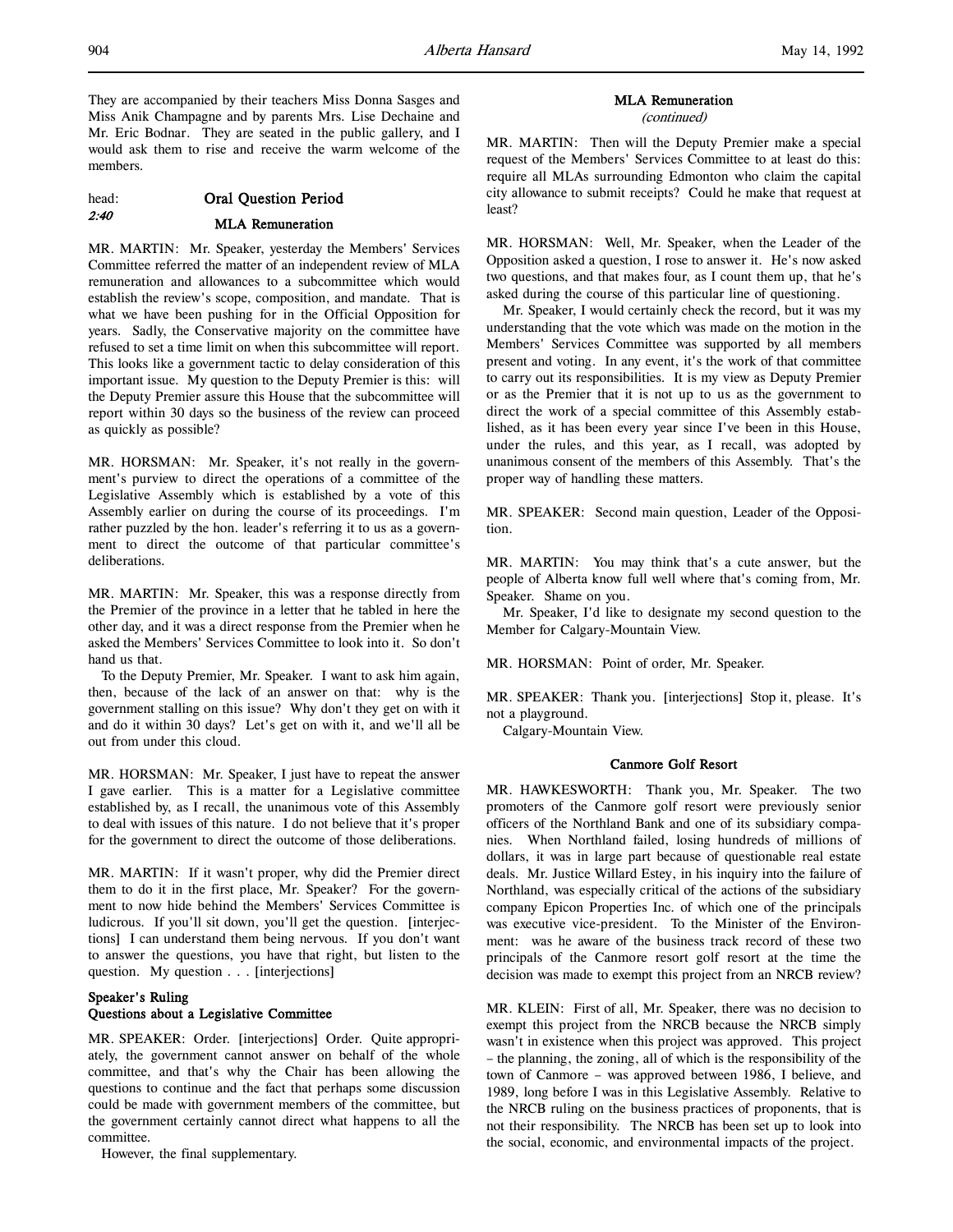l,

Now, with respect to one of the proponents, I know Mr. Walker very well, as the hon. member has pointed out on many occasions. He's the president of my constituency association. I would like to say, Mr. Speaker, that this particular individual has been highly successful in a number of business ventures, which is a lot more than I can say for the hon. member.

MR. HAWKESWORTH: Mr. Speaker, I haven't lost hundreds of millions of dollars either.

Mr. Speaker, the minister could have submitted the project if he wanted to, but it has to be remembered that the Canmore golf resort is still a highly speculative proposal. All the promoters really have done to this point is get an option on public lands. They haven't even bought the property outright. Given that the resort is proposed to be built on lands that might be purchased or leased from this government, would the minister agree that the only way to ensure that there are no hidden dangers or conflicts of interest is to insist upon a full review by an impartial body like the NRCB?

MR. KLEIN: When the proponents proceed with phase 2 of this project, if and when they do, then of course that phase will be subject to a hearing before the NRCB if an environmental impact assessment is ordered, and I'm sure that one would be ordered considering the magnitude of the project. The simple fact is, Mr. Speaker – and I've said it before, and I'll say it again, and I'll probably have to say it again because the hon. member obviously doesn't understand – that the proponents play by all the rules of the day.

MR. HAWKESWORTH: Let's point it out, Mr. Speaker. This government has a lot riding on this project, and there's nothing more to it at this point than faith in the ability of those two promoters. Won't the minister agree, given all of these circumstances, that it would only be prudent to move carefully and take all the steps necessary to ensure the right things are done before committing totally to this project?

MR. KLEIN: Well, Mr. Speaker, first of all, the NRCB, as I pointed out, does not do an examination of the individuals promoting a particular project. If they did, they would find that Mr. Walker, in particular, has a very, very good track record overall in his business dealings. I can only repeat what I've said before, and I promise to repeat it again because he brought up the point again: they play by all the rules of the day. What more can be asked of an honest, committed promoter?

MR. SPEAKER: Edmonton-Gold Bar.

#### 2:50 Poverty

MRS. HEWES: Thank you, Mr. Speaker. Today's figures from Statistics Canada show that over 10 percent of Alberta families are living in poverty and that Alberta comes in fourth in the national average in incidence after Manitoba, Quebec, and Newfoundland. That's a staggering number of people in our province. My question is to the chairman of the Premier's Council in Support of Alberta Families: does the council have a plan to deal with and to ease the problems of families in poverty in Alberta, especially where children are involved?

MR. DAY: I appreciate the question and the concern, Mr. Speaker, and I can assure the member that it's one of the areas that the council has received significant input on. The council

right at this time, as a matter of fact, is involved in putting together a report of the consultations done in communities across the province. At that time the member will see a number of suggested ways in which we're suggesting strategies on this be approached.

#### MR. SPEAKER: Supplementary.

MRS. HEWES: Thank you, Mr. Speaker. It doesn't really give us much of a sense of the immediacy or the urgency of this situation for many families.

Mr. Speaker, another question to the chairman: will the chairman undertake immediately to act on the proposals? Let's not wait for the committee to come forth with its report. Will you act immediately on the proposals that came from the recent Alberta Teachers' Association conference on children and poverty?

MR. DAY: Well, Mr. Speaker, those are among the proposals that we looked at. I'd have to say that as the chairman of that council I can't presume to take action unilaterally myself. These things have to come before the members of the council, who are citizens representing a broad spectrum of families in Alberta, and we are doing that. These things will be coming forth, and I'd be happy to pass them on to the member when they do.

MRS. HEWES: Mr. Speaker, that's not much comfort to the 10 percent of people who are living in very difficult and tragic circumstances.

Will the chairman tell this House how he plans to use the principles that he has enunciated in the family grid to insist, in fact demand, that cabinet address the tragic situation?

MR. DAY: I'm happy to report, Mr. Speaker, that very recently there was a meeting with all deputy ministers of departments, most of whom were in attendance, in which the Family Policy Grid was discussed and how it will be implemented. Three departments have already piloted the use of the Family Policy Grid to determine their own policies, programs, and legislation. So that is already under way. Now all departments are involved in full implementation of the Family Policy Grid to look at their policies to see how these policies affect Alberta families regardless of their income.

MR. SPEAKER: Now the unusual circumstance. Red Deer-North, to ask a question.

### Constitutional Reform

MR. DAY: The Chair doesn't usually offer me such liberties to continue speaking, and I do indeed have a question to the Deputy Premier regarding the discussions on the Constitution. Unfortunately, there's a perception that the constitutional discussions do get shadowed by somewhat of a veil of secrecy from time to time, and even though there have been efforts to make these as public as possible, we're concerned and we hear suggestions that some decisions in fact have already been made, possibly without full public knowledge. The Deputy Premier has been there, has been fully involved. Can you please give us your view on this as an Albertan and as representing Alberta?

MR. HORSMAN: Mr. Speaker, the processes are rather complicated and difficult, and I won't go through the whole set of circumstances surrounding them except this: it is absolutely clear from our perspective that no decisions have been made by this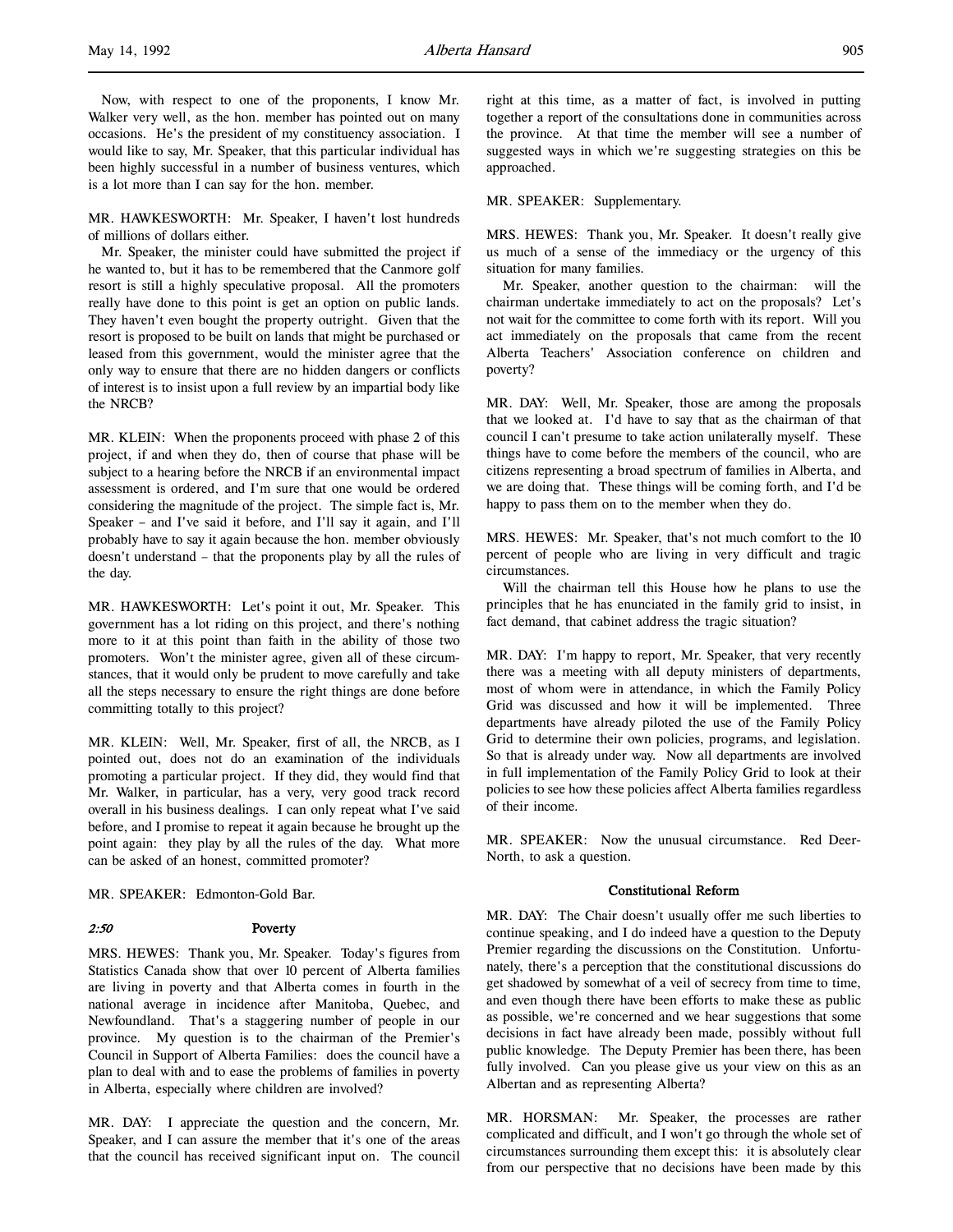group of ministers who are now meeting to discuss the Constitution along with representatives from the territorial governments and the aboriginal groups. It is not a decision-making body. It was never intended to make decisions. What it was asked to do and is in the process of doing is to try and formulate reasonable positions on various issues to put together a full package called the Canada round, which would then be taken to a first ministers' process and from there back to Legislatures and Parliament and in the case of Alberta to a referendum by which all Albertans would be asked to decide.

So I want to make it clear that the use of the words "decided," "decisions," "agreement," "having been arrived at" on any of the elements is misleading and unfortunate. No decisions have been made in the process and will not be made in Alberta, at least, until it is the people who make the final decision.

MR. DAY: We're pleased to get that assurance. The flip side of that, Mr. Speaker, is that as long as decisions are going unmade, there's a degree of instability on the national scene. That, of course, has an effect in terms of investment and all kinds of other considerations. There's been discussion of an end of May deadline for Canadians to be informed of just the status of the discussions. Is that realistic at this point?

MR. HORSMAN: That's a major challenge that all of us in the meetings have been struggling with. In the process which was agreed to back in March, it was agreed that there would be actually 18 meeting days when we would be considering these issues. All participants are working very hard. There's no question about that. We've now finished 10 of those 18 days, and we are still struggling, quite frankly, with the fact that Quebec is not a participant in the discussions. We are going to Montreal next week. I have made arrangements for a meeting with the minister of intergovernmental affairs there.

We will continue to press Quebec to come back to the table. If at the end of this process Quebec is not part of the table, until there is a so-called offer to Quebec arrived at by the rest of Canada and then we have to start all over again, I would think that the prospect of arriving at an agreement that Canadians could consider for a total package in the Canada round, including Quebec's concerns, Senate reform, aboriginal issues, the division of responsibilities, those key elements . . . If they're not all together in the package and agreed to by all governments and the aboriginal groups, the end of May would be a very, very difficult target. I have real concerns about making predictions, but perhaps the work of this particular group will be concluded by then. Certainly I do not believe the final package will be agreed to, involving Quebec in the process, by that date. That would be, I believe, impossible to achieve, but we will as a group continue our work towards that goal.

MR. SPEAKER: Edmonton-Centre, followed by Edmonton-Meadowlark.

# Vencap Equities Alberta Ltd.

REV. ROBERTS: Thank you, Mr. Speaker. There's no question that my riding of Edmonton-Centre has the most and some of the finest restaurants of any other riding in all of Alberta. Of course, there's the fine dining at Claude's or Normand's, the delicious Vietnamese, Greek, and Italian restaurants, even the cafeteria at the YW that offer something for every palate and every price range and show the great value of hundreds of hardworking, risktaking small businesspeople in Alberta. One thing that my constituents and restaurateurs cannot stomach is the fact that Vencap Equities of Alberta, with over \$200 million from the Heritage Savings Trust Fund, has decided to back a Texas steakhouse chain called Western Sizzlin with an unfair investment of over \$2 million. To the Minister of Economic Development and Trade: given that Vencap's mandate is to promote economic diversification by providing venture capital to newly emerging companies, how can the minister possibly justify Vencap's investment in an established U.S.-based restaurant chain which is simply going to take business away from my constituents and restaurateurs throughout Alberta?

MR. ELZINGA: Mr. Speaker, as the hon. member is aware, Vencap is a publicly traded company, and they do have, and we acknowledge, some substantial support from the provincial government. This support was established some many years ago. They have their own board of directors, which the administration responds to, and those decisions are totally independent of any action that this government might involve itself in. So I would suggest that the hon. member inquire with Vencap.

#### 3:00

REV. ROBERTS: Mr. Speaker, the people of Alberta who are watching know that Vencap has over \$200 million from the Heritage Savings Trust Fund. I remember a throne speech which talked about the stewardship of Alberta's resources and concerns about the rates of return to the trust fund. If the minister and this government have any concerns about the trust fund and the \$200 million, which is now a very sour deal for the province's taxpayers, and given that last fall the standing committee on the trust fund unanimously approved resolutions to call for a significant portion of Vencap investments to be returned to the trust fund, when is the minister going to act on these recommendations and stop trying to give unfair advantage to U.S.-based restaurant chains?

MR. ELZINGA: Mr. Speaker, let me again reinforce with the hon. member that Vencap is a totally independent organization answering to the Alberta population at large. We do acknowledge that they do have secured funding which does pay a return to the Alberta government, and they are also involved in diversification. I do acknowledge and also salute, as the hon. member has done, the outstanding restaurants that are throughout the entire city of Edmonton, not only within his own individual constituency. I would suggest to the hon. member that, as the Provincial Treasurer said some time ago, we are presently examining the recommendations that have come forward from the heritage trust fund committee, and at the appropriate time we're more than happy to respond to it.

### Litigation

MR. MITCHELL: Mr. Speaker, in what is literally an unprecedented initiative, the Minister of Forestry, Lands and Wildlife is going after three environmental groups for court costs arising from a case in which they unsuccessfully challenged the government over its forestry policy. To the Attorney General: will the Attorney General please tell the Minister of Forestry, Lands and Wildlife that it is highly unusual for government to undertake a case of this nature against groups which were acting only out of concern for the public interest and with no possibility of personal gain.

MR. ROSTAD: Mr. Speaker, the hon. member has obviously told the minister of forestry that directly across the House.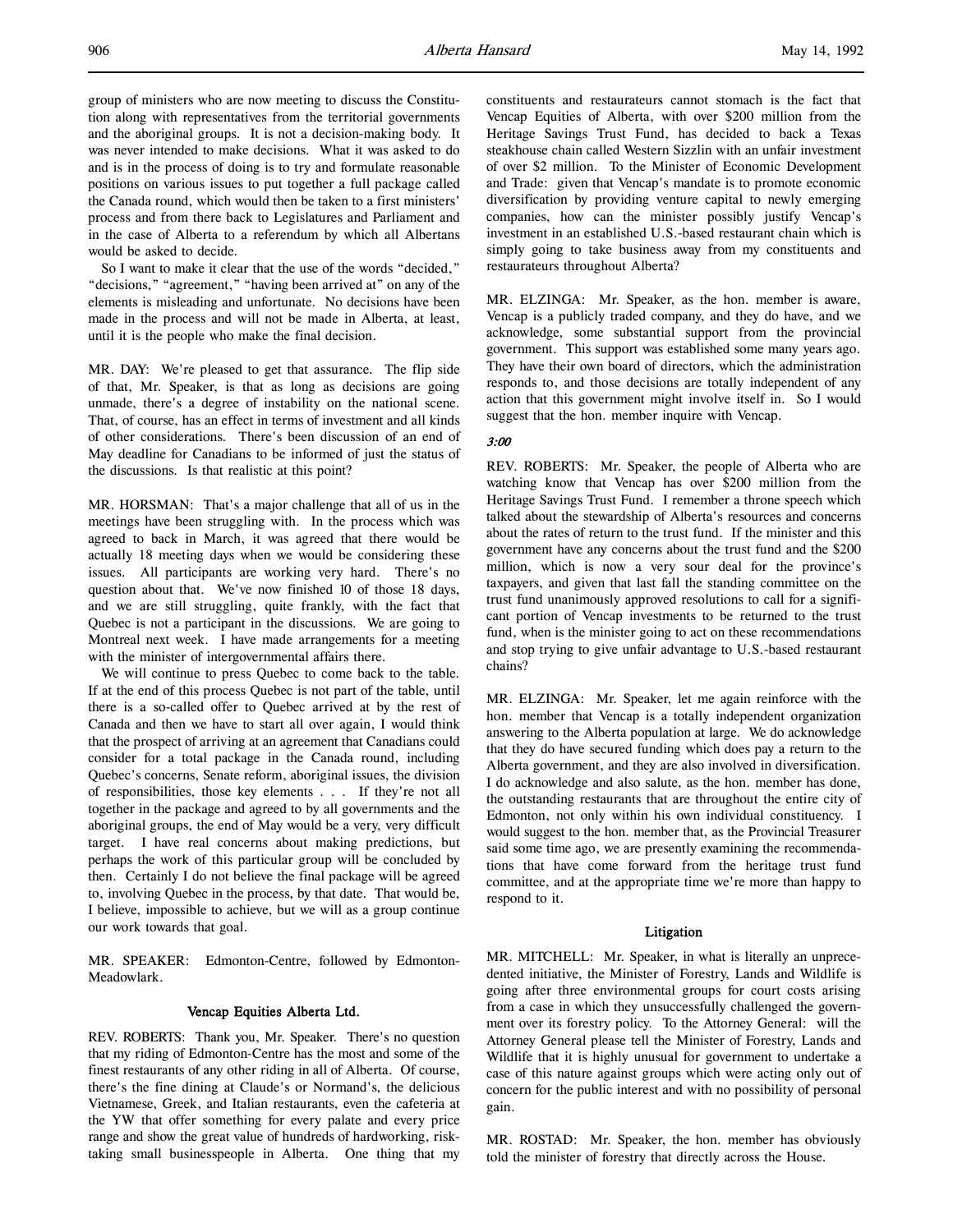MR. KLEIN: Mr. Speaker, if the hon. member could be more specific, maybe I'll attempt to provide him with an answer.

MR. SPEAKER: Little Bow. [interjection] I'm sorry, hon. member; it's finished.

The Member for Little Bow.

#### Drought

MR. McFARLAND: Mr. Speaker, it appears Capt. Palliser is again revisiting southern Alberta and parts of northeastern Alberta. Many farmers have already quit seeding this spring due to the present drought and wind conditions. Thousands of acres have been seeded into dry, parched soils anticipating germination moisture which hasn't shown up. DAs in the MDs of Willow Creek, Pincher Creek, and the county of Lethbridge are advising farmers to halt seeding operations until such time as adequate moisture has arrived from the heavens above. My question: should these conditions persist, would the Associate Minister of Agriculture undertake to closely monitor these adverse conditions and work with all the DAs and the farm producers to make their decisions in a timely and effective manner so that any shortcomings may not have a detrimental effect on these producers?

MRS. McCLELLAN: Well, Mr. Speaker, certainly there is a serious situation in parts of southern Alberta and indeed isolated parts of the province in lack of adequate spring moisture. Our district agriculturalists and our service boards work very closely with producers in these situations and in some cases are making recommendations not to seed at this time.

The concern certainly from the producers rests with crop insurance and the revenue insurance program and the fact that the program applies only if they seed, and I know that is a concern to producers. I would say that there are five weeks left till June 20, which is the seeding deadline. We encourage producers certainly to continue to work with our people in the field and to make management decisions that are in the best interests of their land and the conservation of that land.

MR. McFARLAND: Mr. Speaker, the supplementary is also to the Associate Minister of Agriculture. Alberta hail and crop insurance and GRIP do have certain requirements that the producers have to meet in order to fulfill their insurance obligations. One of them, on a little bit of a humorous note, that I'm asked when I go back home is to have my friend here from Athabasca come down and do a bit of a rain dance. Part of it is in jest, but they'll take anything they can get in terms of success. Crop varieties and acres seeded will be substantially changed if these present conditions remain upon us. Given the five weeks that they have left, if it remains dry, no doubt they will change. This may not only be problematic for those . . .

MR. SPEAKER: Excuse me, hon. member. Take your place, please. I don't want to do a little dance up here, but I really need to have a question right now, please.

MR. McFARLAND: Would the associate minister, given that irrigation waters may be curtailed, work with the people involved to make sure that any costs that they may lose due to these changing cropping practices and lack of water are minimized?

MRS. McCLELLAN: Mr. Speaker, coincidentally, as we're doing pretty well on a daily basis right now, I was reading the water supply report that we get in. I should say that we have a standing drought committee in the Department of Agriculture that monitors this at all times and works very closely with Alberta Environment. The encouraging thing at this point is that both the hydroelectric and the major irrigation reservoirs to the main are in a normal supply at this time. I should say that we are working closely with the people in the irrigation districts and monitoring this situation and keeping them apprised of it as we go along. Certainly we'll continue to do that as the spring progresses.

# Health Care Premiums

MS BARRETT: Mr. Speaker, yesterday I raised questions about the need to raise the income threshold for people so that they don't have to pay health care premiums when they're already living in poverty. The minister, I think, didn't really take the point. I'd like to just quote from a recent report from the National Council of Welfare, one line. They say, "Albertans of modest income pay the same flat rate as millionaires." Maybe that will drive the point home. Poor people can't afford to pay health care premiums. Knowing that 10 percent of Albertans are in poverty, what more will it take for the minister to agree to raise the income threshold so that poor people, the working poor don't have to pay health care premiums?

MS BETKOWSKI: Mr. Speaker, we do have a premium subsidy and a premium nonpayment for groups of Albertans in this province. I understood the point of the member perfectly well yesterday when she raised it. The judgment I made and the judgment I recommended in my estimates the other night was that because the increase in premium was relatively small this year, in order to keep at the 50 percent threshold for costs – I made the decision and recommended to our caucus and our cabinet that we make adjustments in health rather than adjustments in the premium. I fully accept the hon. member's point of view that the premiums need to be reviewed. That won't occur in this fiscal year because of other fiscal priorities.

MS BARRETT: Mr. Speaker, you have to be desperately poor to get premium waiving in this province; \$3,500 a year is the income threshold. Do you know how poor you are at \$3,500 a year? If she doesn't want to review premiums, I don't care. My question to the minister is this: will she please commit to reviewing the income threshold for poor people who at \$3,501 a year have to pay health care premiums?

#### 3:10

MS BETKOWSKI: I'm perfectly prepared to review the premium levels, Mr. Speaker. It's simply that in this fiscal year there were other health priorities. I stand by the decisions that were made to recommend the expenditure of the \$4 billion in health in this province. There won't be an adjustment in this fiscal year.

MR. SPEAKER: Edmonton-Beverly, followed by Edmonton-Whitemud.

### Belmont Correctional Centre

MR. EWASIUK: Thank you, Mr. Speaker. On May 7 I asked the Solicitor General if he would meet with some of the staff of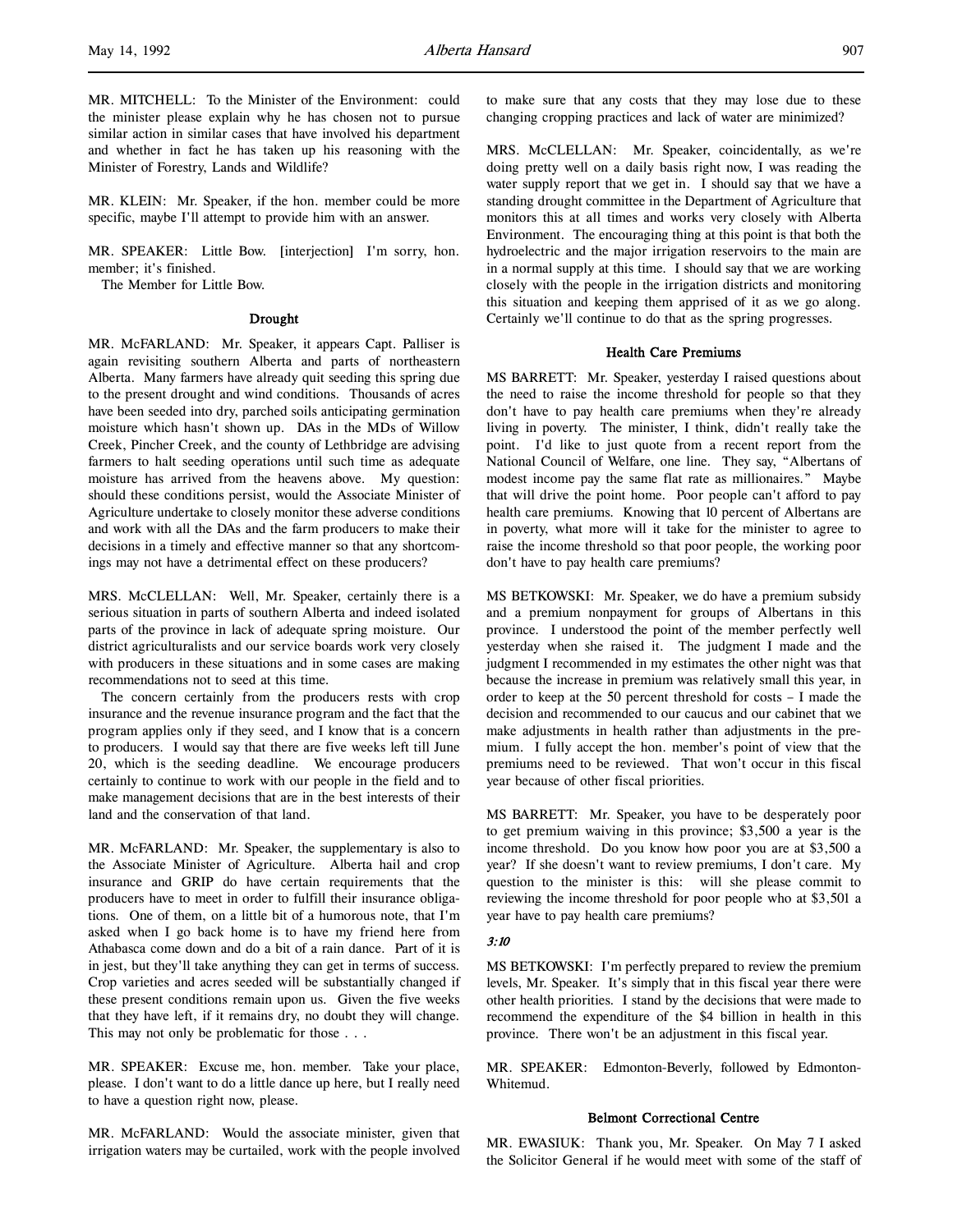the Belmont Correctional Centre so that he might get firsthand information on the problems that staff perceive exist in that facility. Unfortunately, the Solicitor General has refused that request to met with the staff members personally. Given the unfair practice that management at the centre has alleged to . . . that is one of the major problems there, will the Solicitor General now agree to meet with Belmont Correctional Centre staff and not delegate the responsibility of this matter to management, who in fact have a conflict of interest?

DR. WEST: Mr. Speaker, on May 7 I did answer your question and did indicate on that day that the staff of the Solicitor General's department meets on an ongoing basis with all of our personnel in corrections. If there is a need there or if there's an ongoing discussion out there at the present time, we'll certainly be willing to meet with them. I did not commit personally to meet with them because as we have 16 facilities across the province, I have a very competent staff in the Solicitor General's department that meet with these people on an ongoing basis.

MR. EWASIUK: But there's a conflict there, Mr. Speaker. Unfair staffing practices by management are not the only problem. Other problems include inadequate training of temporary staff, wasteful use of the fine option workers that makes a mockery of the program, and the dispensing of drugs by staff that's not medically trained. Will the Solicitor General agree to hold a comprehensive public review into the problems at the Belmont centre before morale and safety deteriorate to even a more dangerous level?

DR. WEST: Mr. Speaker, the hon. member has brought forth some strong allegations which I believe are unfounded. I don't know what the basis of these allegations is, but I certainly will, as I said before, have our staff look into these. The Belmont centre, as I pointed out before, is a correctional house that provides provincial inmates who have received minimum classification re-entry direction into our society, and I believe that they are doing the best job they can under difficult situations. We know that in the criminal justice system and in corrections we are certainly loaded right to the hilt with individuals that have accessed the criminal justice system.

I had some stats brought to me today that show in one way or the other that 17,000 Albertans today are on some form of entrance into the criminal justice system on a daily basis. I might say, bring forth specifics, as you've done, but back them up because I'm going to have the staff of the Solicitor General's department ensure that what you have just alleged here is true, and if it isn't, I will bring it to this Assembly.

MR. SPEAKER: Edmonton-Whitemud.

### Radiation Equipment Certification Fees

MR. WICKMAN: Thank you, Mr. Speaker. We've obtained a leaked document that appears to be a \$400,000 money grab by the department of Occupational Health and Safety. What makes it so interesting is that it's entitled Proposed Fee for Service, yet the revenue is already incorporated into this year's revenues in the budget. My question is to the Minister of Health in that it's the people she represents in her portfolio that are affected in that it applies to radiation equipment. Has the Minister of Health consulted with those people in the health care field that will feel the pinch of this additional registration fee that is now going to be imposed on them?

MS BETKOWSKI: I would refer the question to the acting minister of occupational health. Before I do, Mr. Speaker, the question with respect to certification of equipment within a hospital is done through agencies other than the Health department.

MR. KLEIN: I'm sorry. I'll take it under notice, Mr. Speaker.

MR. WICKMAN: Mr. Speaker, I'm surprised that when these documents, these proposals that are supposedly drafts – and the minister of culture should pay particular attention to this – are incorporated in the budget, there's no consultation between members here. To the Minister of Health: will you in fact agree to consult with the minister responsible for Occupational Health and Safety so that the people you represent in the health care field are aware of the implications to them?

MS BETKOWSKI: Mr. Speaker, I am prepared to consult with the minister of occupational health. I'd be more than happy to do that, but the hon. member does not understand the way the certification and the operation of health care services work. I would be happy to work with the minister of occupational health, to pass the question on to him.

# Speaker's Ruling Tabling a Cited Document

MR. SPEAKER: Is the hon. member willing to table documents so maybe some people know what he's talking about as well? Calgary-Glenmore.

### Economic Development Strategy

MRS. MIROSH: Thank you, Mr. Speaker. The Minister of Economic Development and Trade tabled a report today updating this Assembly on the Toward 2000 initiatives. There have been many, many groups who have participated in this Toward 2000 initiative. There are big businesses, small businesses, educators, industry, associations, and so on. They have great expectations as to the outcome of this report. Now, Albertans are really concerned about jobs and the lack of jobs, and with the unemployment crisis they're looking to this government for direction in our economic future. Could the Minister of Economic Development and Trade tell this Assembly what the outcome of this report will initiate and create for these people?

MR. ELZINGA: Mr. Speaker, it's a common theme that we share as a government as it relates to job creation within this province, and that is why we have been so proactive in making sure that our economy remains strong. If one examines the record as it relates to job creation, in excess of some 120,000 jobs have been created within this province since 1985. Last year alone we saw the creation of an additional 14,000-plus jobs. Our budget, which was just recently introduced, projects an additional 15,000 jobs to be created within the province.

Just dealing with the papers themselves that I tabled, let me salute the broad public input that we have received in that and leave the individuals who have participated the assurance that we are going to make sure that their valuable input is recognized as we do draft a new economic strategy for the province of Alberta. We have distributed in excess of 20,000 discussion papers. We have received in excess of 3,400 responses by way of the questionnaire. We've had our six regional public forums, whereby there have been hundreds of participants. In addition, the Banff school has conducted their round tables, and in addition to that, we have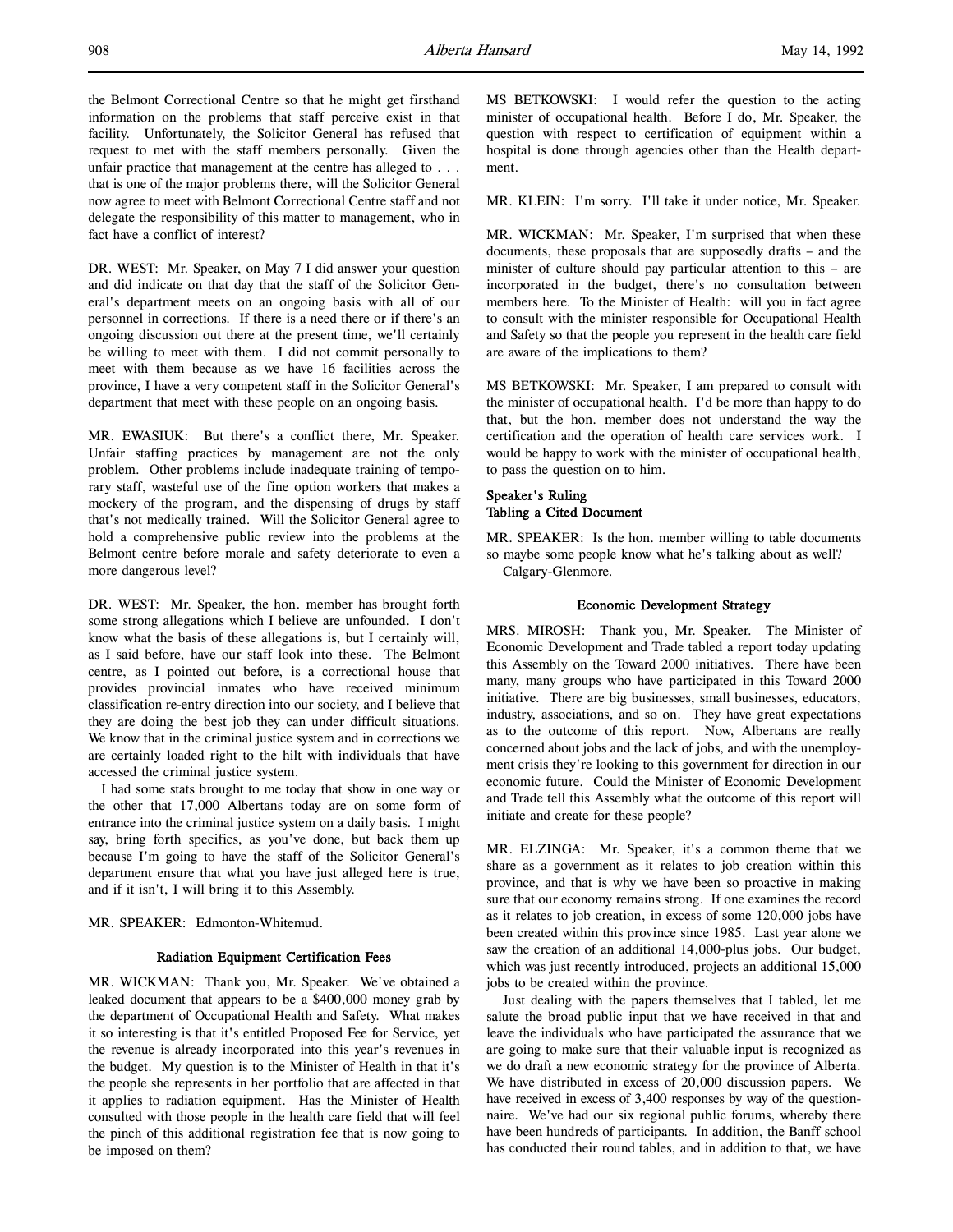had separate groups conduct their analysis and offer us their advice.

We are, as the hon. member is aware, having our conference on the economy on the 28th and 29th, which the Premier is chairing in Calgary. From that we are going to put together a white paper draft economic strategy for this province so that we can continue to be forceful as it relates to the strengths that we enjoy. We're not going to conclude at that time. We recognize that the process is fluid and that we have to be proactive and reactive to the situations, because we are within a global community. We are going to take into full account all the excellent submissions we have received.

MRS. MIROSH: Well, Mr. Speaker, people are looking forward to the Premier's conference on our economy at the end of this month, but time is marching on. Could the minister outline what type of time frame there will be from the Premiers' conference to the final commitment that this government will be making, following up the presenters?

MR. ELZINGA: We're looking to have the white paper draft this fall, Mr. Speaker. Let me indicate to the hon. member, too, that during this process we are not operating in a vacuum. We have been very proactive in making sure that our economy maintains the strength that we presently enjoy. One only has to refer again to the recent provincial budget whereby we did reduce taxation for the individual on a personal level plus for those in the manufacturing and processing sectors within the province. Plus we came forward with our western economic partnership agreements which have eight components so that we can continue on with those strong economic thrusts creating jobs within this province.

MR. SPEAKER: Edmonton-Kingsway.

### 3:20 Free Trade

MR. McEACHERN: Thank you, Mr. Speaker. My first question is to the Minister of Federal and Intergovernmental Affairs. Brian Mulroney and Michael Wilson have been saying that we don't need to pay any attention to the North American free trade talks because after all only 1 percent of our trade is with Mexico. Well, the talks are a big deal because United States is using those talks to get concessions from Canada that they couldn't get in the last round. So given this fact, will the minister tell the Mulroney government that we will not agree to the North American free trade deal until there's been a broad public debate? We don't want the fast track.

MR. HORSMAN: The Member for Edmonton-Kingsway is confused a little bit I think on this issue because the term "fast track" is the system used in the United States Congress to move matters through in terms of international treaties. The process in the Canadian Parliament, of course, requires debate there, if there's any legislation which arises from this issue. I should point out to the hon. member, however, that during the last few days there was a conference call, which I participated in on behalf of Alberta and all governments in Canada from the various provinces and the federal government, bringing us up to date on the steps being undertaken relative to the negotiation of the North American free trade agreement involving Mexico, Canada, and the United States.

I think the hon. member's preamble is somewhat misleading because it has been made very clear by the government of Canada and by the provinces who are participating in these discussions that the United States is not going to obtain concessions from

Canada through this process which they did not achieve in the previous round. There's no intention on the part of governments in this country to see that occur. All governments have made that point, including this government.

MR. McEACHERN: Well, Mr. Speaker, the leaked document is the only information we've had, and it indicates clearly that the federal government . . . [interjections] Well, the government has not put forward any good information. We have to have leaked documents before we know what's going on in the free trade talks. The United States government is bullying us in such areas as financial services, intellectual property, quota tariffication, and transportation services, to name but a few, and it's their intention to gain what they couldn't get last time around. And the North American free trade agreement will supersede the American free trade agreement.

Now, my second question is to the Minister of the Environment: given that the provisions of the draft NAFTA agreement, leaked to the public, shows that transportation of large volumes of water between countries is a possibility and that this government claims that they have a nontransportation of water . . .

MR. SPEAKER: Order, please. It's gone on in some length. Could we now have the question, please?

MR. McEACHERN: I was into the question. The question is: will this government change its verbal policy of no major water transportation to legislation saying that Alberta does not intend to export water to the United States?

MR. HORSMAN: On the subject of water, the member is all wet. There is no intention whatsoever. There's nothing in the discussions at all which would have Canada export water to the United States of America or Mexico unless it's bottled. There are, of course, requests for further exports of water through tankers and that sort of thing that may be considered by provinces such as British Columbia or others. The fact of the matter is that to bring out this old scarecrow again is just nonsense, and the hon. member should rely on something other than leaks.

MR. SPEAKER: Thank you.

Before we deal with a number of items related to House business, might we revert to Introduction of Special Guests?

HON. MEMBERS: Agreed.

First, the Solicitor General, then Edmonton-Calder.

# head: Introduction of Special Guests (reversion)

DR. WEST: Yes, Mr. Speaker. Today I'd like to introduce to you and to the Members of the Legislative Assembly 50 grades 5 and 6 students from the Killam school in my constituency. It's always good to see our youth here. It's kind of a breath of fresh air in this Assembly after question period. I would also like to introduce with them their teachers Denis Boutain and Gary Zettel and parents Mrs. James, Mrs. Clark, Mrs. Freadrich, Mrs. Larson, Mrs. Herzog, Mrs. Lindseth, Mrs. Cole, and Mrs. Munro. It's always good to see a great number of parents accompanying them. They are seated in the members' gallery, and I would ask that they rise and receive the warm welcome of this Assembly.

MR. SPEAKER: Thank you.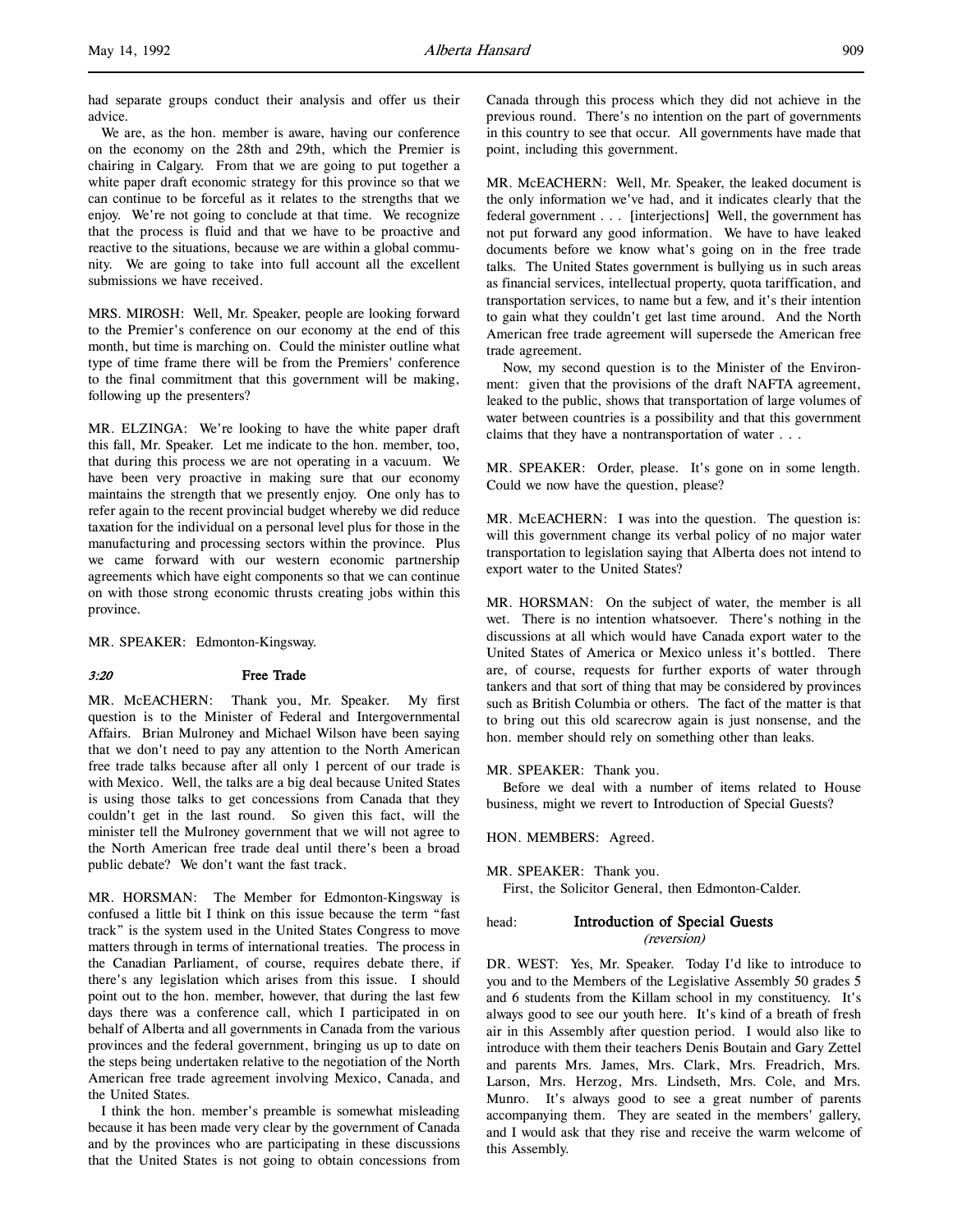MS MJOLSNESS: Mr. Speaker, I would like to once again introduce to you and to members of the Assembly 38 students from St. Angela school in the constituency of Edmonton-Calder. They are accompanied by their teachers Miss Donna Sasges and Miss Anik Champagne and parents Mrs. Lise Dechaine and Mr. Eric Bodnar. They are seated in the public gallery, and I would ask that they rise and receive the warm welcome of the Assembly.

MR. FOX: Mr. Speaker, I too have some visitors to introduce to you and to members of the Assembly: 34 students from the Two Hills high school in the Vegreville constituency. They're seated in the public gallery accompanied by teachers Miss Underhill and Mr. Wlos and parents Mrs. Soprovich, Mrs. Eagles, Mrs. Ewashko, and Mrs. Robinson. I'd ask those students and their escorts to stand and receive a warm welcome.

MR. SPEAKER: On a point of order that arose today, Deputy Premier.

# Point of Order Oral Question Period Practices

MR. HORSMAN: Mr. Speaker, I rise on a point of order relating to Standing Order 7(1) relating to question period and the ruling of the Chair which has been traditional at the outset of the opening of this Assembly and in previous Assemblies relative to the conduct of question period. I've noticed with alarm and increasing concern the abuse of the privilege of asking questions on the part of the Leader of the Opposition in that at the end of his first series of questions when the answer has been supplied, before proceeding to the second question he comments at length, as he did today, on the response to the second supplementary.

Mr. Speaker, I believe this is really quite a serious matter because question period is obviously taken seriously by all members of the Assembly, by members of the government who are called upon to respond in their responsibilities as members of the Crown, and is also taken note of by the public through the advent of television. That has been commented on. I refer to Beauchesne 410 with respect to that particular aspect, where the Speaker of the House of Commons put forth some observations of the impact of television coming into the Assembly.

I think it's only fair that the Leader of the Opposition having been given special privileges and special treatment in that he alone in this Assembly is entitled to ask the leading question, two supplementaries to that, and then the second question and two supplementaries to that . . . He alone is entitled to that. He's also entitled, Mr. Speaker, to assign his second question to a member of his caucus of his choice. Today we saw that occur, and we saw occur again at the end of the answer that I gave to a set of supplementary questions a lengthy statement by the Leader of the Opposition on the response that I gave.

That is unfair. That is an abuse of the question period. I objectmost strongly to that, Mr. Speaker, and I urge you to caution the Leader of the Opposition to stop abusing this Assembly in that manner.

# $3.30$

MR. MARTIN: Mr. Speaker, there's an old saying in this House: "thin so skin."

This is not a point of order; it's not a point of order at all. If he wants to talk about . . . [interjections] Mr. Speaker, I allowed him to finish, and I would hope I'd have the courtesy here. They want to talk about question period being abused. It happens on all sides of the House. You may notice that a number of them wait until the last question and try to put their little comments in.

That's just as much of an abuse as anything he's talking about. I think the member was embarrassed in question period, and now he's trying to draw out a debate here. This is certainly not a point of order. I think it's silliness on the Deputy Premier's part.

MR. SPEAKER: In the last number of days, in fact two days ago, I was visited by the House leader for the Liberal caucus with respect to question period: the length of questions and the length of answers. As a follow-up to that discussion I sent notes to the House leader for the government as well as notes to the House leader for the New Democratic caucus again expressing the concern that in the House as a whole, while we started out in this session with better use of questions and answers – the questions were much shorter, they were much snappier, and a number of hon. members have indeed really put their minds to being much more concise in their line of questioning. For the most part, on most days that applies to the Liberal caucus.

#### MR. PASHAK: Small victories.

MR. SPEAKER: Order please. [interjections] Order. There may indeed be a second shoe to fall; you never know.

I know that other members of the House from the government side and from the New Democrat caucus, some of the members in particular, have worked very hard at trying to shorten the preambles, shorten the questions. Again, the Chair is appreciative of that.

The Chair also has from time to time spoken to some of the cabinet ministers about trying to speed up the answers that they give. That, of course, is a very difficult thing, because if you take 20 seconds to ask a question, it doesn't necessarily follow that you can answer that question in 20 seconds. Of course, certain issues demand a little more time to occur.

Also, it was raised that some of the questions from government backbenchers to ministers might perhaps be then interpreted as ministerial statements. The Chair pointed out and continues to point out now that in the last couple of years the direction was – the encouragement was given by the Chair, because the Chair cannot direct – for the government to make more ministerial statements in the House, and that has indeed taken place. That matter was raised with the Government House Leader by note on Tuesday, and I'm quite hopeful that that continue to be the practice.

Now, for all of us it is indeed difficult to stand in this House to ask a question; it's difficult to stand in this House and answer a question, especially when the galleries are full and especially when television is trained on us. Some of you indeed are very proficient because of your background and experience in the House to be able to ask the question or make the response. Sometimes the Chair allows more latitude to some members who don't get to stand that frequently in the House to be able to ask the question or to answer.

It's pointed out on this particular aspect that indeed it is the right of the Leader of the Opposition to get the first two main questions. Perhaps today, after having listened to this exchange in the House, some careful consideration will be given to following the format a bit more closely, and on both sides of the House we might try not to twist each other's tail, to use an expression, in our last few comments, although I suppose that's a vain hope. I hope that all of this might be helpful to the House and that due care and attention will be given by hon. members to what is really going on in question period: the opportunity, which is very unique in the parliamentary process, which does not occur in the American system, which does not occur in many of the foreign parliamentary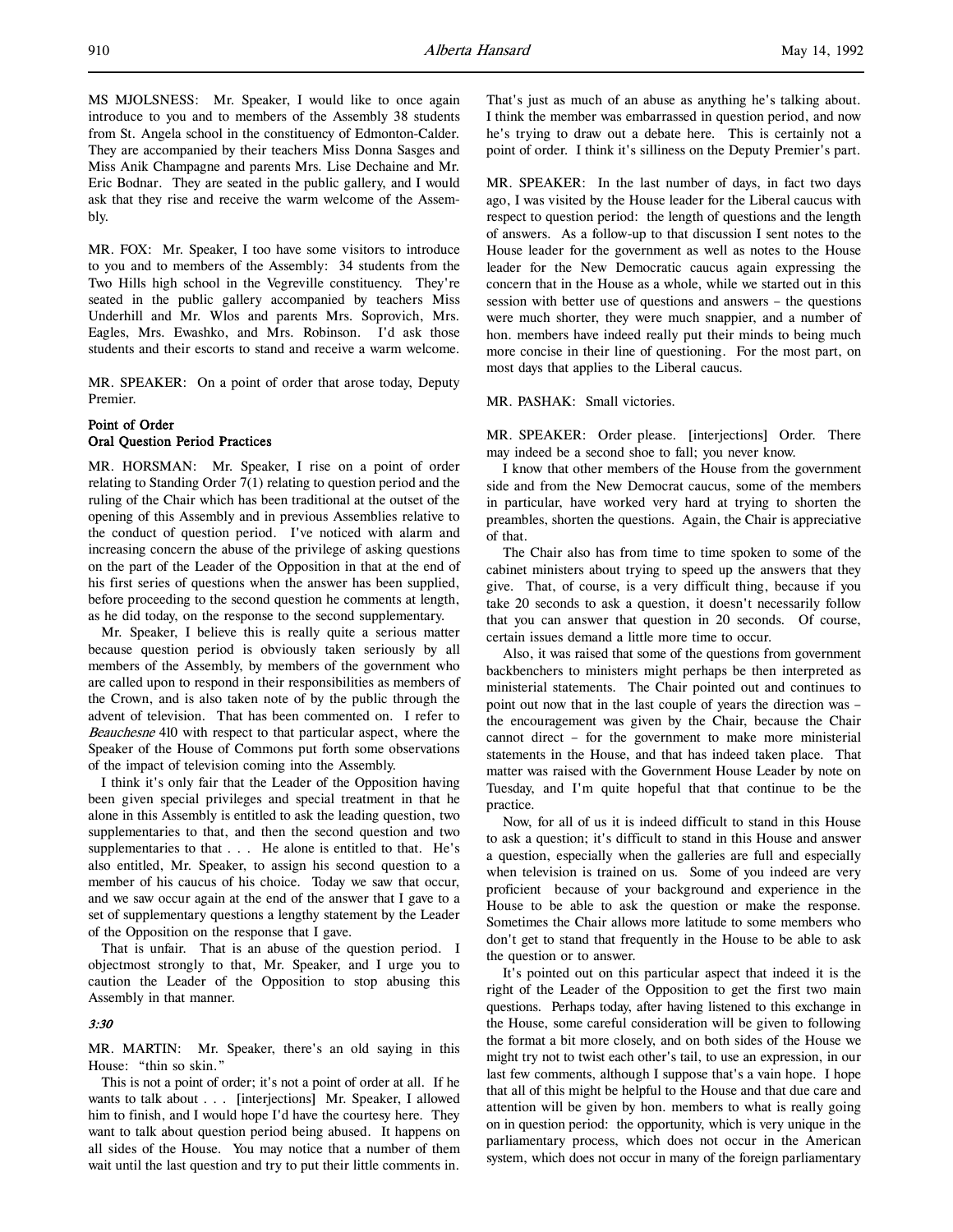systems, of being in a position to have daily accountability of the government. So, I'm certain that all members will indeed come back to what question period is truly about.

Thank you.

# Privilege Libel against a Member

MR. SPEAKER: The Chair would like to deal with a matter which was raised at the tail end of last week – a play on words, to go from twisting tails to having to deal with this particular matter. First, please, the galleries can proceed to clear in spite of my being standing.

Thank you.

On May 11 the hon. Minister of Public Works, Supply and Services raised a matter of privilege in accordance with Standing Order 15 relating to comments made by the Member for Westlock-Sturgeon on Thursday, May 7, and again on Friday, May 8. The comments made by the Member for Westlock-Sturgeon alleged a certain conduct on the part of the minister with regard to the acceptance of employment applications on behalf of a private employer through the minister's constituency office in Barrhead. The minister objected strongly to the allegations as being untrue and filed with the Assembly a statutory declaration completed by a member of his staff to support his rejection of the version of events as presented by the Member for Westlock-Sturgeon.

On May 12 the Member for Westlock-Sturgeon agreed to accept the minister's version of the events as true. The Chair notes that Westlock-Sturgeon correctly acknowledged that the word of other hon. members must be accepted, and the Chair would remind members that this also places a strict duty on all members to ensure the veracity of their statements.

In consideration of this ruling the Chair would like to again remind all hon. members of two specific sections of Beauchesne. The first, 409(7):

A question must adhere to the proprieties of the House, in terms of inferences, imputing motives or casting aspersions upon persons within the House or out of it.

Again Beauchesne, 486(1), and this is a lengthy quote.

It is impossible to lay down any specific rules in regard to injurious reflections uttered in debate against particular Members, or to declare beforehand what expressions are or are not contrary to order; much depends upon the tone and manner, and intention, of the person speaking; sometimes upon the person to whom the words are addressed, as, whether that person is a public officer, or a private Member not in office, or whether the words are meant to be applied to public conduct or to private character; and sometimes upon the degree of provocation, which the Member speaking had received from the person alluded to; and all these considerations must be attended to at the moment, as they are infinitely various and cannot possibly be foreseen in such a manner that precise rules can be adopted with respect to them.

Erskine May states on page 287:

Questions which seek an expression of an opinion, or which contain arguments, expressions of opinion, inferences or imputations, unnecessary epithets, or rhetorical, controversial, ironical or offensive expressions, are not in order.

And again in *Erskine May* on page 380:

Good temper and moderation are the characteristics of parliamentary language.

So, hon. members, this is indeed a parliament. It is a place which is accorded proper respect, and those people that watch this place sometimes are a bit concerned as to how much respect some of our members on occasion happen to have for this place. Again the Chair underlines the fact that all hon. members have the compulsion, they have the duty upon themselves to be absolutely

true in their facts before they make statements and allegations in this place.

### 3:40

As there seems to be acceptance on the part of both members with regard to the minister's account of the facts as being accurate, the Chair finds that no prima facie case of breach of privilege has taken place.

Hon. member, I don't think I would pat anybody on the back in this circumstance.

# head: Motions under Standing Order 40

MR. SPEAKER: A Standing Order 40 request. Calgary-Bow.

MRS. B. LAING: Thank you, Mr. Speaker. Speaking to the urgency of this motion, I believe it is very fitting that this Legislative Assembly show its support for Break the Cycle tour on the very day that it begins in St. John's, Newfoundland. This is a very special tour because it involves two Alberta women from Canmore, the constituency of the hon. Member for Banff-Cochrane. Alyson Lockwood and Terry Smith are both survivors of child sexual abuse. Beginning today, they will cycle across Canada to increase the awareness of the problem of child sexual abuse and to raise money for the national Break the Cycle foundation. I know that the hon. members for Edmonton-Avonmore and Edmonton-Gold Bar agree that it is indeed fitting today to recognize these two courageous women on the very day that they begin their long journey across Canada.

Thank you.

MR. SPEAKER: Standing Order 40 request, urgency the matter proceed. Those in favour of allowing the matter to proceed, please say aye.

HON. MEMBERS: Aye.

MR. SPEAKER: Opposed, please say no. Carried unanimously. The Member for Calgary-Bow, additional comments, speaking to the motion.

# Sexual Abuse of Children

Moved by Mrs. B. Laing:

Be it resolved that recognizing the devastating effects of child sexual abuse, the Legislative Assembly show its support for the Break the Cycle tour, which began today in St. John's, Newfoundland.

MRS. B. LAING: I would like to ask the hon. Minister of Labour to reply, please.

MR. SPEAKER: I recognize the Minister of Labour.

Hon. members, I don't know if this is who's who. The Chair recognized the Minister of Labour.

MS McCOY: Mr. Speaker, thank you for the recognition. I believe the hon. Member for Edmonton-Gold Bar wishes to speak next, and I would like to speak following that.

MR. SPEAKER: Well, hon. member, it technically puts the Chair in an interesting position. The Chair has already recognized the Minister of Labour. Sorry.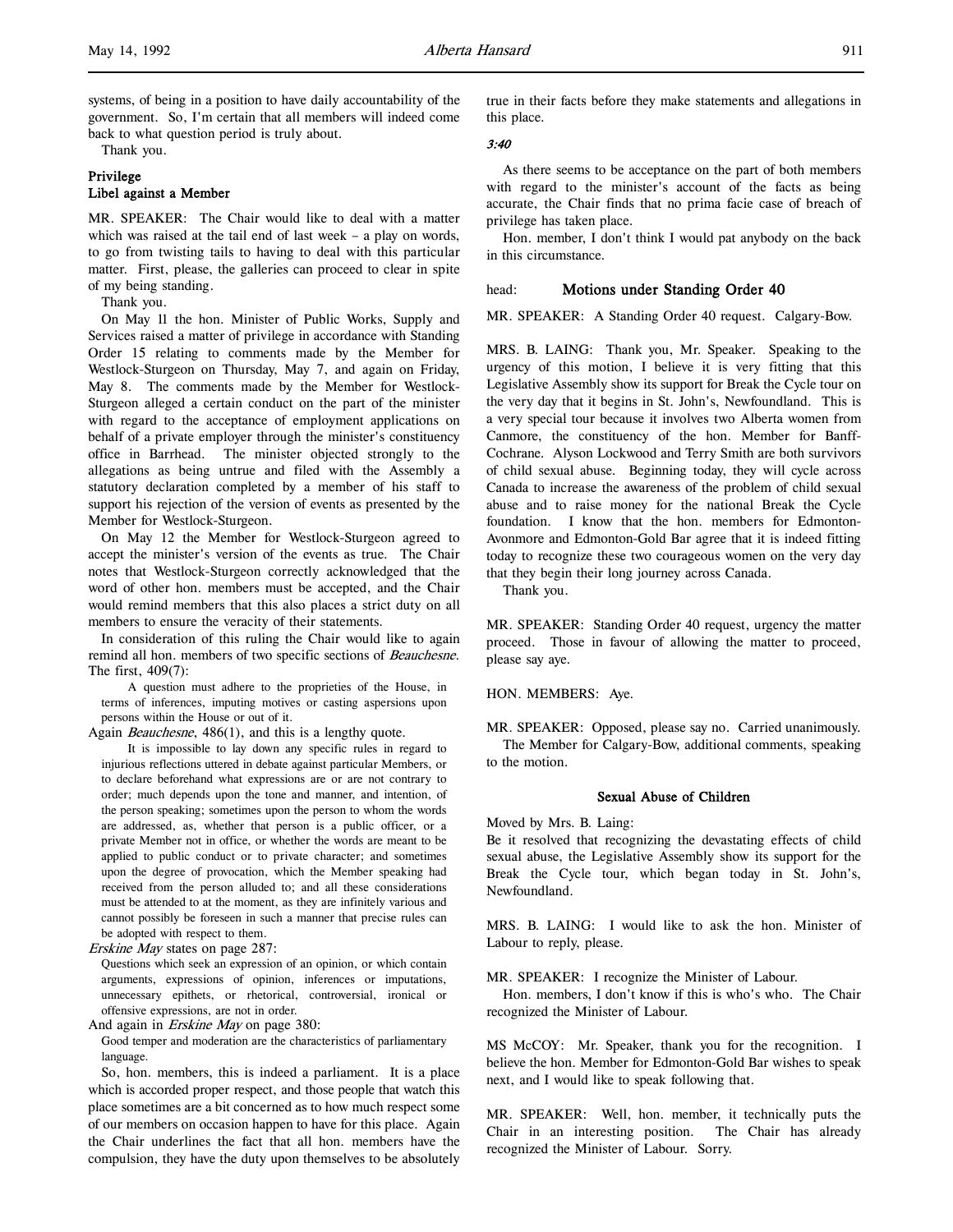I'm sure everyone in this Assembly knows and abhors the violence that child sexual abuse is. It is a crime against children and, of course, a crime against all society. It attacks at the very roots of a child's trust. It attacks at the very roots of a child's love. It attacks at the very roots of a child's ability to reach out with generosity and build friendships with and respect for other people, the difficulty being, of course, that even though the child grows up to be a man or a woman, the roots so often remain stunted, the damage continues, the pain still throbs.

Of course, if one person in our society suffers then we all suffer. Therefore, it is a deep obligation of everyone of us not only in this House but all across the country and in Alberta to help: to help prevent the violence, to help repair the roots, in fact to help break the cycle. I very much support this motion.

## MR. SPEAKER: Edmonton-Gold Bar.

MRS. HEWES: Thank you, Mr. Speaker. I rise on behalf of all members of the Liberal caucus to support this motion as well.

This project is designed to raise awareness across Canada of this very grave problem of sexual abuse, and we should thank the two brave women who are cycling across the country and the organizers in all provinces.

Mr. Speaker, these are survivors. Or are they? Survivors of child sexual abuse are alive, yes, but they often carry an immense burden, a burden of emotional problems and anger. So the tragedy may continue, as the minister has suggested.

This is a subject that was barely acknowledged in our society 50 years ago, but now the numbers are revealed to be of epidemic proportions. Robin Badgley's study in Alberta estimated in 1984 that one-half of all Canadian women and one-third of Canadian men had been victims of sexual assault. Eighty percent of the cases occurred when they were children. Further, Alberta social services has reported increases of about 41 percent each year of child sexual abuse between '85 and 1988. Reports now number slightly more than 2,000 a year. Estimates are that 80 percent of prison inmates and 70 percent of teen prostitutes were abused as children. Those numbers come from the Edmonton Sexual Assault Centre. In part of the Cawsey study the Elizabeth Fry Society stated that over 90 percent of native women in prison have been physically and/or sexually abused. A footnote in the Elizabeth Fry brief indicated that the 90 percent estimate may be low. These numbers are frightening. They're terrifying.

Mr. Speaker, these two women in this project called Break the Cycle are going to go across Canada. They will be here in Edmonton on August 21 and 22 and in Calgary on August 23. They themselves are survivors. They are willing, with a great deal of courage, to share their grief, to help us all to understand the horror of child sexual abuse, and to strengthen our resolve to deal in an open manner with a very complex human problem in ways that go far beyond just punishing the offenders but demand – in fact, require – our concern and support for families, our understanding of the use of power and of human sexuality.

Mr. Speaker, I'm very pleased that all caucuses have agreed that we in this House should support this event and this motion that's put before us today. I think it's very important that we convey to all Albertans and to all Canadians that members of this Assembly from all parts of the House deplore the tragedy of child sexual abuse and commend the efforts here to mobilize action to prevent it and to ease the pain. For that reason I propose the following amendment to the motion:

and further, that this motion be recognized to have the endorsement of the government caucus, the Official Opposition caucus, and the Liberal opposition caucus.

Mr. Speaker, I think this correctly reflects that all members of this House from all parties do deplore the tragedy of child sexual abuse and support this project.

MR. SPEAKER: The Chair is not prepared to accept the amendment as being in order, the reason being that when we have a resolution that says "the Legislative Assembly," we are then speaking of all hon. members no matter what their political stripe. Given the degree of concern which I am assured of from listening to various members, this motion will probably carry unanimously; therefore, that carries the effect of being endorsed by all three political parties. Therefore, the Chair rules that the amendment is not in order.

Edmonton-Calder.

MS MJOLSNESS: Thank you, Mr. Speaker. On behalf of the Official Opposition and specifically the Member for Edmonton-Avonmore, who has worked with Alyson Lockwood in organizing this particular event, I would like to thank the Member for Calgary-Bow for bringing forward this motion on behalf of all three parties of this Assembly. We commend Alyson Lockwood and Terry Smith of Canmore for their courage and commitment in bringing to the attention of all Canadians the tragedy of child sexual abuse.

Two national studies have revealed that child sexual abuse is at epidemic levels with serious long-term repercussions for the victims and the survivors and their families. Mr. Speaker, we can no longer deny the suffering of so many Canadian children, and we must understand that child abuse occurs in our homes, in our streets, and in our communities and that all children are at risk to abuse not only by strangers but more often by trusted adults in relationships of power and authority. I would urge that each of us make a commitment to take seriously allegations of child abuse, to break the conspiracy of silence, to advocate on behalf of children, to work and to ensure that services are available to child survivors and their families, and that each of us work very hard to prevent child abuse.

Thank you.

#### 3:50

MR. SPEAKER: The Member for Highwood.

MR. TANNAS: Thank you, Mr. Speaker. In the interest of gender balance I want to speak to this matter. It's a very serious matter. I don't think it's related to one gender or the other.

There are some programs available in the schools. I cite the CARE program that deals with kindergarten to grade 2 and helps children to deal with potential abuse without frightening them of any kind of relationship with an adult. There's also another program, the elementary program Quest, which in fact gives youngsters a strategy for dealing with unwanted experiences. As a longtime teacher and school principal, teachers are often looked upon as someone who can hear a child tell of unwanted situations.

I think it's a society thing that we need to discuss openly so that we can get it out onto the table so that we can see the devastation that is caused to far too many of our children. Therefore, I support this motion.

Thank you.

# MR. SPEAKER: Additional?

Calgary-Bow in summation.

MRS. B. LAING: Thank you, Mr. Speaker. I'd like to thank all members of the Assembly for their support of this motion. We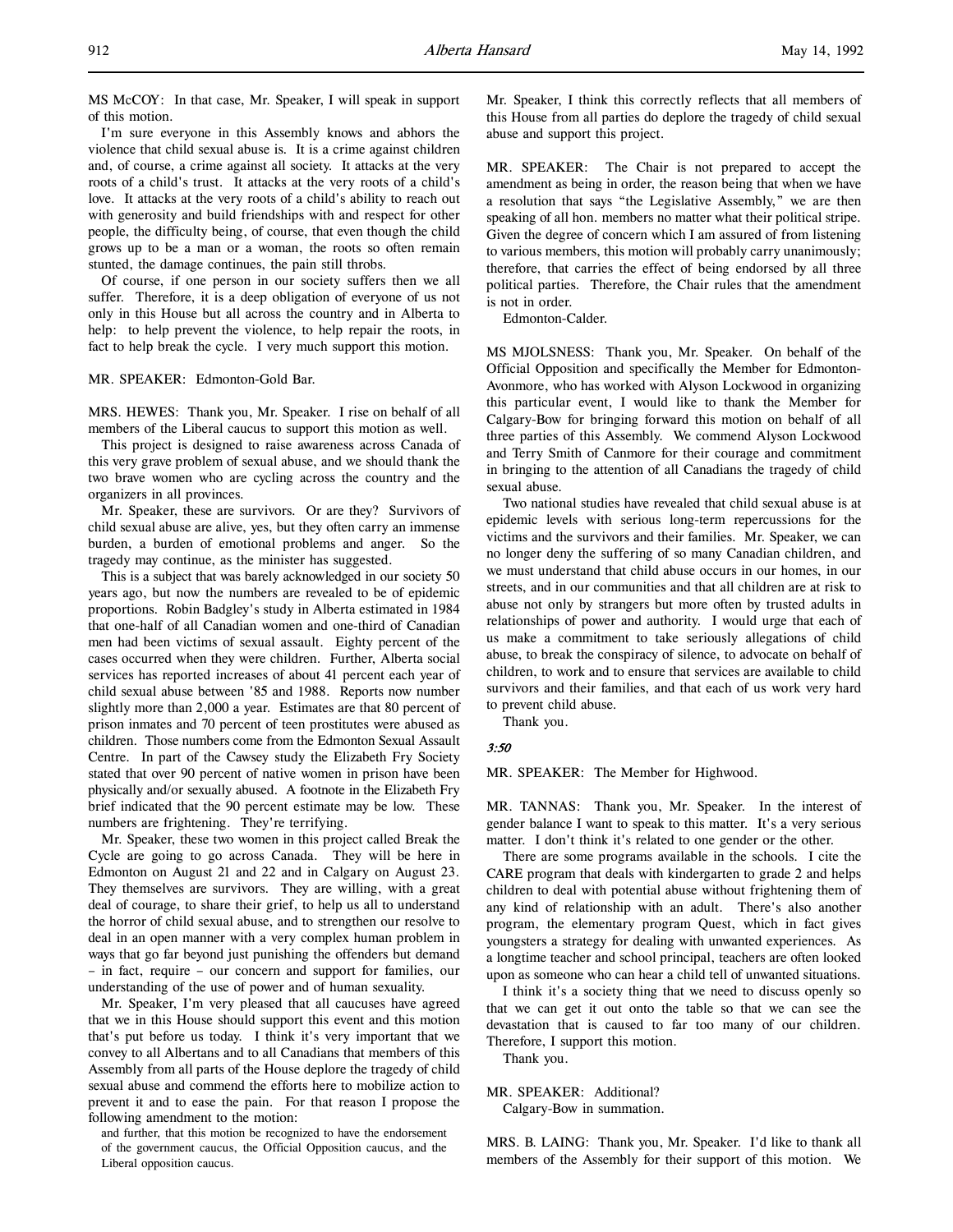l,

I'd like to express my thanks to everyone for their support of this motion.

These two young ladies from Canmore are undertaking a very courageous and a very long and lengthy trip to bring public awareness to this problem. I'd like to think that we, by addressing this motion and supporting this motion, show them that we do understand and we do support their efforts. So I'd ask all the House to vote in favour of the motion.

Thank you.

MR. SPEAKER: All those in favour of the motion, please signify.

HON. MEMBERS: Aye.

MR. SPEAKER: Opposed, please signify? Carried. Let the record show it carried unanimously.

### Privilege Freedom of Speech

MR. WICKMAN: A point of order.

MR. SPEAKER: Thank you. What's the point of order?

MR. WICKMAN: Mr. Speaker, I had served notice in the appropriate time that I was to rise today on a breach of privilege.

MR. SPEAKER: Thank you, hon. member. The Chair took note that you did not raise the matter at the early part of the proceedings, but that's fine.

MR. WICKMAN: I'm sorry; what?

MR. SPEAKER: Our normal course is that we've been giving notice of these incidents when they're called earlier in the day, but that's fine. Please continue.

MR. WICKMAN: Thank you, Mr. Speaker. I felt that submitting the written notice was sufficient attention that I intended to rise on a point of privilege, which I do.

Of course, I rise on a question of privilege in accordance with Standing Order 15(1).

A breach of the rights of the Assembly or of any member constitutes a question of privilege.

Mr. Speaker, if I could refer to Standing Order 62(1):

The standing orders of the Assembly shall be observed in the committees of the Assembly so far as may be applicable, except that

(a) a member may speak more than once, and

(b) in Committee of the Whole . . .

Again, I go to *Beauchesne*  $760(1)$ , which makes reference to committees.

Motions need not be seconded, there is no limit to either the number of times a Member may speak in committee, nor do the House time limits on speeches apply.

I refer, Mr. Speaker, to the events that occurred yesterday in the Members' Services Committee. The Speaker has been kind enough to provide I believe all members with a copy of the Hansard that's entitled Standing Committee on Members' Services, May 13, 1992, 8:02 a.m. Now, we go firstly to page 10 towards the bottom in the second column where I say my question and then it goes on.

That was on the amendment.

Then I go to the next page, where the chairman says: No. I'm sorry, hon. member. The rules of the House again say Standing Orders. MR. WICKMAN: I didn't want to speak. I simply wanted to ask

a question.

MR. CHAIRMAN: No. Sorry, hon. member.

Then the Member for Edmonton-Highlands states: You ask your questions and then move your subamendment. I mean, that's the way it works.

I don't understand her reference there. But in any case, I go on. MR. WICKMAN: Well, things change in that respect, because I didn't realize . . .

MR. CHAIRMAN: Order please . . . The Chair declares a . . . recess.

MR. WICKMAN: Can I move another amendment, Mr. Chairman? MR. CHAIRMAN: No, sir. Hon. member, you make one amendment. In order to do that, you speak to the main motion. Therefore, you've been precluded by yourself to continue to speak on the main motion.

MR. WICKMAN: I could challenge the Chair, Mr. Chairman. MR. CHAIRMAN: I know you can, but you're wrong, hon. member. I'm sorry. It's [in] our . . . Standing Orders.

The Member for Edmonton-Jasper Place states his support to my point of view, that he feels I do have the right to speak more than once.

Then we go on.

MR. CHAIRMAN: You can only speak once to the main motion. You see, what we're dealing with here is that in the ordinary course of events, there would be more members of a caucus present.

Mr. Speaker, let me just explain now. We have a situation of the Members' Services Committee that is made up of a substantial number of members of the Tory caucus. We have two . . .

MR. SPEAKER: Order please, hon. member. Let's keep to your purported point of privilege. We're not going to revisit a committee. So very briefly, please.

MR. WICKMAN: My point of privilege is very, very clear. In accordance with the Standing Orders, in accordance with Beauchesne, it is very, very clear that in committee a member has the right to speak more than once on a motion; a member has the right to make more than one amendment. Mr. Speaker, you as chairman – the Speaker is chairman of that – ruled against me, gave me no opportunity to abide by the Standing Orders, therefore infringing on my rights as a member to conduct myself in accordance with my ultimate abilities of fulfilling a certain role as an MLA representing this caucus on that committee.

Mr. Speaker, I submit that my privileges as a member have been breached, that I was not given ample opportunity to conduct my role as an MLA.

MR. SPEAKER: First, hon. member, you do not have a point of privilege. You might possibly have tried a point of order, but that does not apply either.

I suppose the Chair will then quote a little bit of parliamentary references back to yourself and to the House from the Mother of Parliaments. Erskine May, page 602:

The rules which govern the admissibility of amendments in a Committee of the whole House apply to proceedings in a standing committee.

Further on:

Following the principle which governs procedure in Committees of the whole House, no appeal can be made to the Speaker regarding the decisions and rulings of a chairman of a standing committee. Again, in Beauchesne, 821(2):

We come back.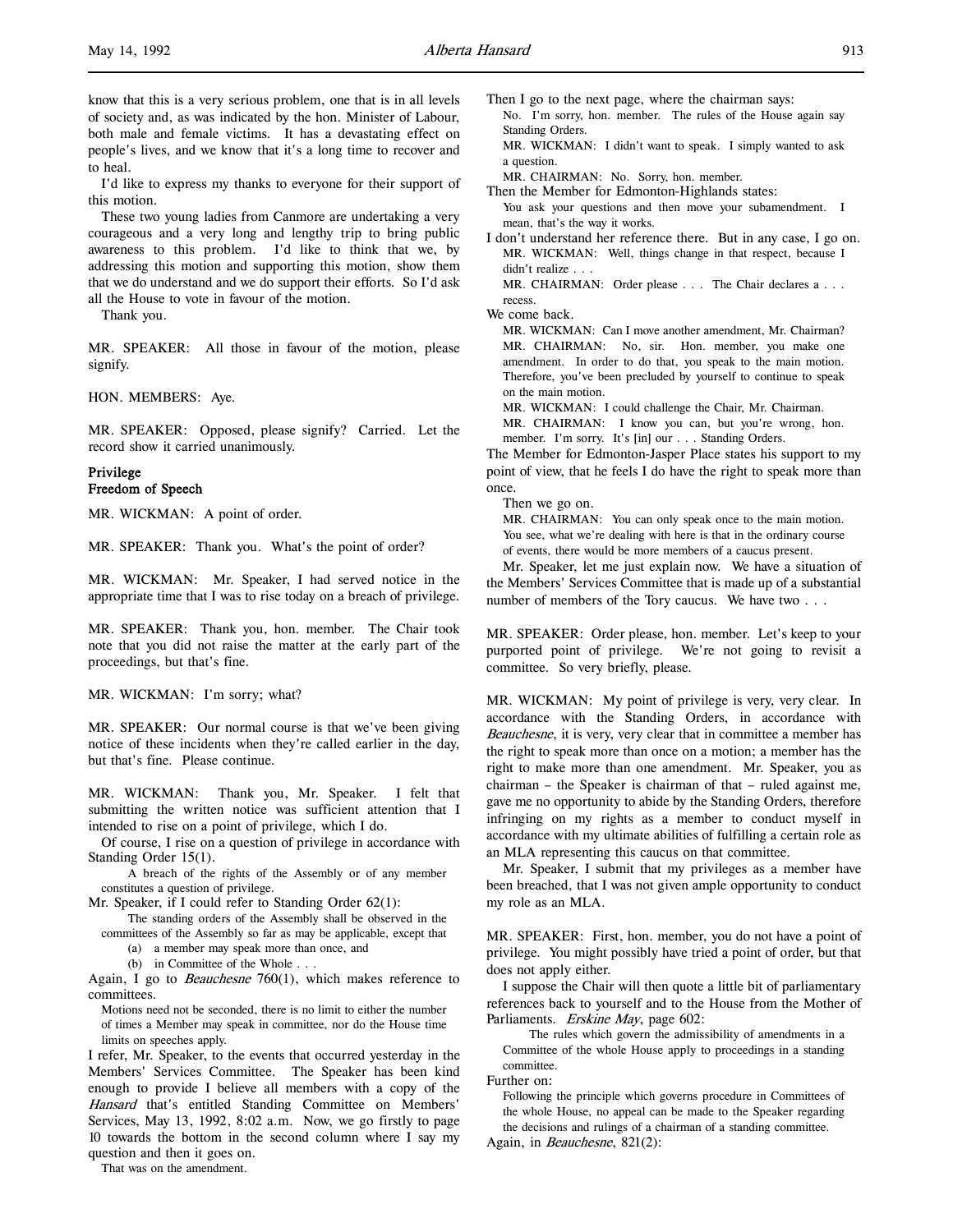There is no appeal to the House from the Chairman's ruling except by way of a report from the committee. Beauchesne 822:

Procedural difficulties which arise in committees ought to be settled in the committee and not in the House.

The matter should be dealt with in the committee, not in this House.

Orders of the Day. [interjections] Order. [interjections] Order. [interjections] Order, hon. member. Take your place. The decision has been made. The reference is there. The matter is dealt with in committee. [interjection] Order, hon. member.

MR. MITCHELL: How could you rule on your own ruling?

MR. SPEAKER: Order. It's very simple. Just look at the rulings and pay attention, hon. Member for Edmonton-Meadowlark.

MR. WICKMAN: With due respect . . .

MR. SPEAKER: Order. Take your place.

The Deputy Government House Leader, on the next motion, please.

# Point of Order Procedure in Committee

MR. TAYLOR: A point of order, Mr. Speaker.

MRS. HEWES: Mr. Speaker, a point of order.

MR. SPEAKER: What would the point of order be? Citation? Which one of you is doing it?

MRS. HEWES: The citation is 62(1) through (3), Mr. Speaker, and you've just referred to it. Standing Order 62(1) indicates, of course:

The standing orders of the Assembly . . . observed in the committees of the Assembly so far as may be applicable.

We all comprehend that, and further, the one that the Member for Edmonton-Whitemud has referred to, that "a member may speak more than once." I believe this is the one that is in question.

## 4:00

MR. SPEAKER: Order please, hon. member. This is completely out of order. Take your place. [interjection] It's completely out of order. The Chair has already ruled on that specific incident, and it's referred. It must be dealt with in committee, not here. [interjection] I'm sorry, hon. member. This is not an argument. [interjection] Order please. [interjection] Order please.

# Point of Order Appeal of Committee Chairman's Ruling

MR. SPEAKER: Westlock-Sturgeon on the point of order. [interjection] Order please.

MR. TAYLOR: Mr. Speaker, my point of order is that as chairman of the committee and as Speaker both, you automatically rule yourself out. How can you judge the chairman's actions when you are the chairman? Should it not be relayed to the Deputy Speaker? It doesn't seem right that you can be . . .

MR. SPEAKER: Thank you, hon. member. [interjection] Thank you hon. member. You're now challenging the Chair. There's a way to do that: with a substantive motion. The Chair has made it perfectly clear. [interjection] Order please. [interjection] Order. We will not go into the details of how fairly the member was treated yesterday in committee where the committee dealt at great length. [interjection] Order please.

Hon. members, your points of order are invalid. The committee can deal with the matter itself when it next meets.

The Deputy Government House Leader.

head: **Orders of the Day** 

head: Written Questions

MR. GOGO: Mr. Speaker, I move that the written questions on today's Order Paper stand and retain their places.

MR. SPEAKER: All those in favour of the motion, please signify.

SOME HON. MEMBERS: Aye. [interjection]

MR. SPEAKER: I know you're upset, hon. member, but please . . . [interjection] Order please, hon. member. Opposed to the motion, please signify.

SOME HON. MEMBERS: No.

MR. SPEAKER: The motion carries. [interjections] Order please.

The Deputy Government House Leader.

# head: Motions for Returns

MR. GOGO: Mr. Speaker, recognizing the importance of Motion Other than Government Motion 212, the government would move that all motions for returns on today's Order Paper stand and retain their places.

[Motion carried]

# head: Motions Other than Government Motions

### Employment Initiatives

212. Moved by Mr. McEachern:

Be it resolved that the Legislative Assembly urge the government to take action to fight rising unemployment by enhancing partnerships with municipalities by providing funding assistance for local infrastructure improvements that are necessary for economic development and environmental protection by placing emphasis not only on trade expansion but on replacing imports with competitively priced Alberta produced goods and services, establishing a community bond program designed to encourage local investors to help finance regional economic revitalization, and encouraging worker ownership and worker sponsored investment funds.

MR. McEACHERN: Mr. Speaker, I intend to deal with those four or five different topics in some depth, but first a few minutes of background just to make sure that everybody realizes the gravity of the situation here in Alberta. It is true that the provincial government of Alberta has run eight deficit budgets in a row, that for the last three years for which we have public accounts, expenditures exceeded revenues by approximately \$2 billion each year. We know that last year's will be approximately \$2 billion, and this year the government intends that it will be well over \$2 billion; in fact, on a consolidated basis it will be at least \$3 billion if the Treasurer's numbers are anything like accurate.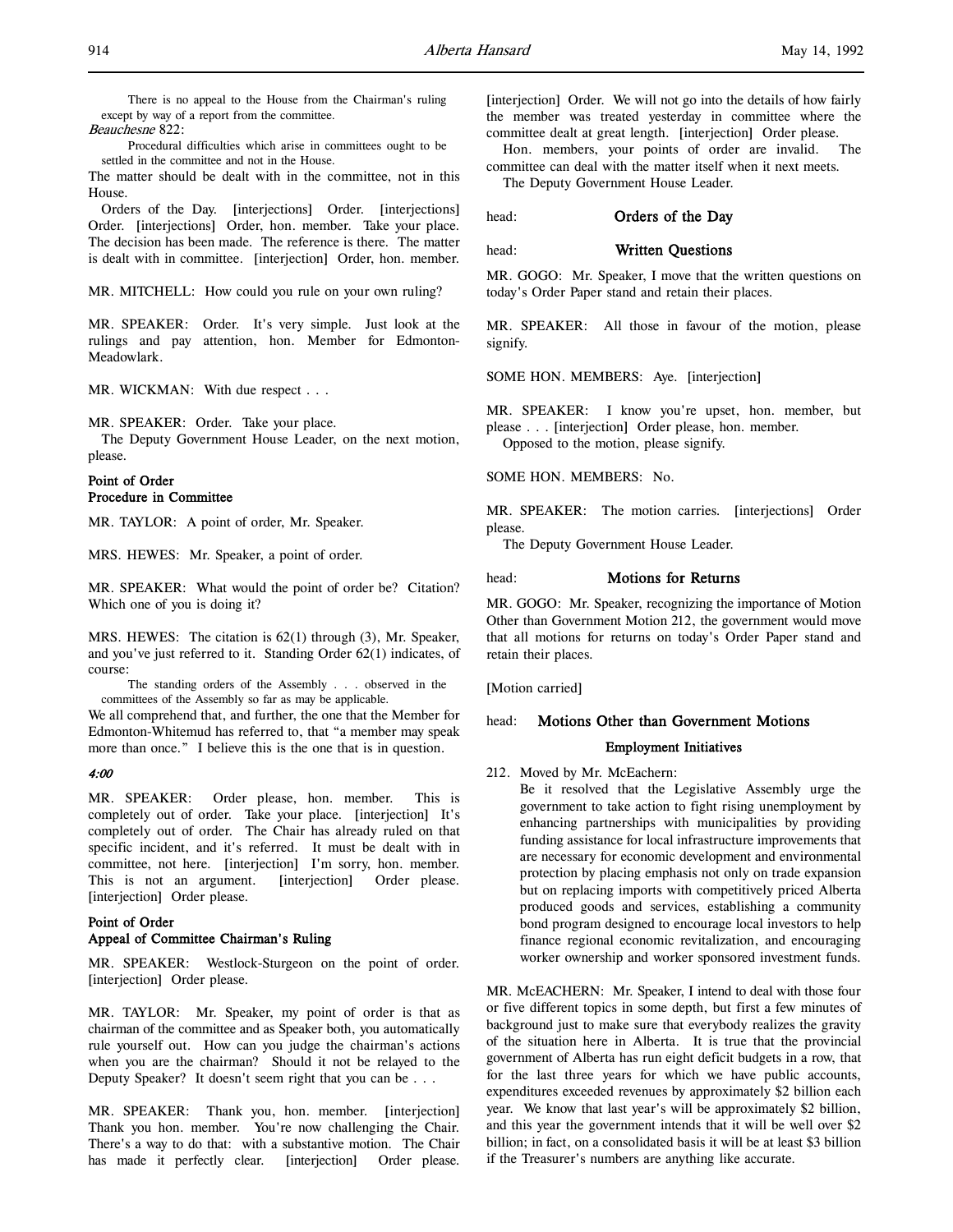In 1988-89 the expenditures of this province were \$13.2 billion. In '89-90 they were \$14.2 billion, and in '90-91 they were \$15.2 billion. That's \$1 billion extra spent each year and tells a different story than the Treasurer tells when he says that they've had expenditures under control over the last number of years. His last year's projection for a balanced budget turned out to be, by his own admission, a \$1.6 billion deficit. It will be \$2 billion when we see the final numbers, and that's not on a consolidated basis. On a consolidated basis it will be closer to the 2 and a half billion dollars that we projected before the budget was brought in. In this year's budget the Treasurer says he will have a \$2.3 billion deficit. Again that's not on a consolidated basis, so by the time you add in a number of other elements, it will be \$2.9 billion; in other words, approximately \$3 billion when we see the final figures.

So, Mr. Speaker, we have a serious problem in this province, and that's the context in which I say that the government's economic policies have failed and that it's time for some new orientations and some new directions. The government has oriented its policy towards becoming internationally competitive, and they've taken us into a free trade deal with no studies to show that that would be of benefit to Alberta. We're now going into a Mexican trade deal that is going to be, again, devastating to this country.

We have already lost close to 500,000 jobs since the free trade deal came into effect in Canada. Even here in Alberta where the government thinks they have managed to diversify and talks a lot about manufacturing and upgrading and that sort of thing, the manufacturing sector is still only 8 percent of the economy, of the gross national product of this province. The increases in the last five years have been minimal, a less than 10 percent increase in manufacturing in the last five years. The number of jobs lost in the last two years in this present recession is 500,000 manufacturing jobs.

# [Mr. Deputy Speaker in the Chair]

So, Mr. Speaker, this opening our country to the global markets has proved to be something of a disaster. It's time for a different orientation. The ministers at the federal level and the provincial level like to talk about how the world is going global and how if we're going to be part of it we have to be right in there on the front edge. What I would like to say to the government is: if you take the G-7 countries' average openness, if you like, or amount of trade compared to their local economies and measure that and then compare Canada to the G-7 countries, you'll find that Canada is twice as open as the other G-7 countries and that we are not scrambling to catch up to international trade; we are, in fact, twice as open as anybody else and running policies that bare us to competition far before we are ready.

The solution I'm going to propose, Mr. Speaker, is one of turning our attention to the local economies and the local orientation of our economic development. I want to spend some time on those ideas. So I'm going to take the first idea in my motion and talk about the infrastructures for municipal governments. The first thing I want to say is that it's fairly clear that we have a different idea of the partnership between ourselves and the municipalities, if we had a New Democrat government, and the partnership that the Alberta government has with the municipalities. The Alberta Tory government has taken some \$300 million of the municipalities' money out of the Alberta Municipal Financing Corporation, given them back \$200 million of it on an unfair basis compared to who generated that money, and then said, "Oh, this will meet part of the obligations that we've already made earlier in the AMPLE program and then we

won't have to give you any more money next year or the year after." So I just want to tell everybody clearly that in the job strategy paper that we put out, when we talked about \$120 million into municipal infrastructures, we were talking about \$120 million above the normal grants and above the AMPLE program, to try to help get this province out of the recession that it's definitely taking part in.

### 4:10

Now, those infrastructure improvement programs, of course, would be targeted to trying to employ unemployed workers, and it would also help for some of them to upgrade their skills so that they could find the necessary employment. This small stimulation of the economy would be quite useful, and even though it's difficult now because of the leakages, if you like, the interconnections, the trade between nations and the lack of control that we now have over our economy in Canada, particularly given the degree to which we have bared ourselves through the trade deal to American control, it is still possible to stimulate the economy we think through the local infrastructures. A study in Ontario shows this. It's called Capital Investment: Infrastructure and Canada's Future versus the Economic Policy Institute, by Fox and Smith, and it shows that public expenditures on infrastructures increased the gross national product by a factor from two to five times as much as private investment does. That's an important point. It means we can still through government action, then, stimulate economies.

A drop in the United States' investment in infrastructures has been shown to have played a significant role; that is, it's over 50 percent of the reason for the slowing down in the U.S. productivity growth in the '90s. That's another reason for the recession in the United States, and of course that affects Canada for our recession here. So we think that the stimulation of local infrastructures through the municipalities is still a viable option.

It's important that we also recognize that the environment is an important concern in terms of these infrastructures. We think we should be looking at the protection of the environment as an opportunity for job creation and not looking at it as an extra cost for business, and there are a number of reasons for that argument. We've put forward the idea in our job strategy that we should be able to create some green jobs. There's a number of different ways of doing that besides just the municipal infrastructures like proper sewage and clean water problems that need to be coped with just from a sanitary and health-related basis.

There's a number of other areas in which green jobs can be an important factor in getting local economies moving again, a number of examples that we could use here in Alberta. We could encourage the use of ethanol-blended gasoline in motor vehicles, something this government has consistently refused to do. We could encourage green energy alternatives like wind farms, solar energy, co-generation plants, and make it easier for small-scale hydroelectric power to get on the electrical grid. We could require that by the year 2000, 50 percent of all waste in the province should be recycled by providing incentives and setting content rules for recycled paper, glass, and rigid plastics. At a cost of something like \$25 million it's not a major expenditure, but it could have an important effect. We could encourage the manufacture and use of Alberta-made environmentally friendly products, and we could strengthen and enforce pollution standards. All of those things, Mr. Speaker, would go towards helping the development of green jobs in this province.

Another aspect of local economic initiatives is to make sure that we go ahead with this idea of creating a provincewide business development data base. This is something that the government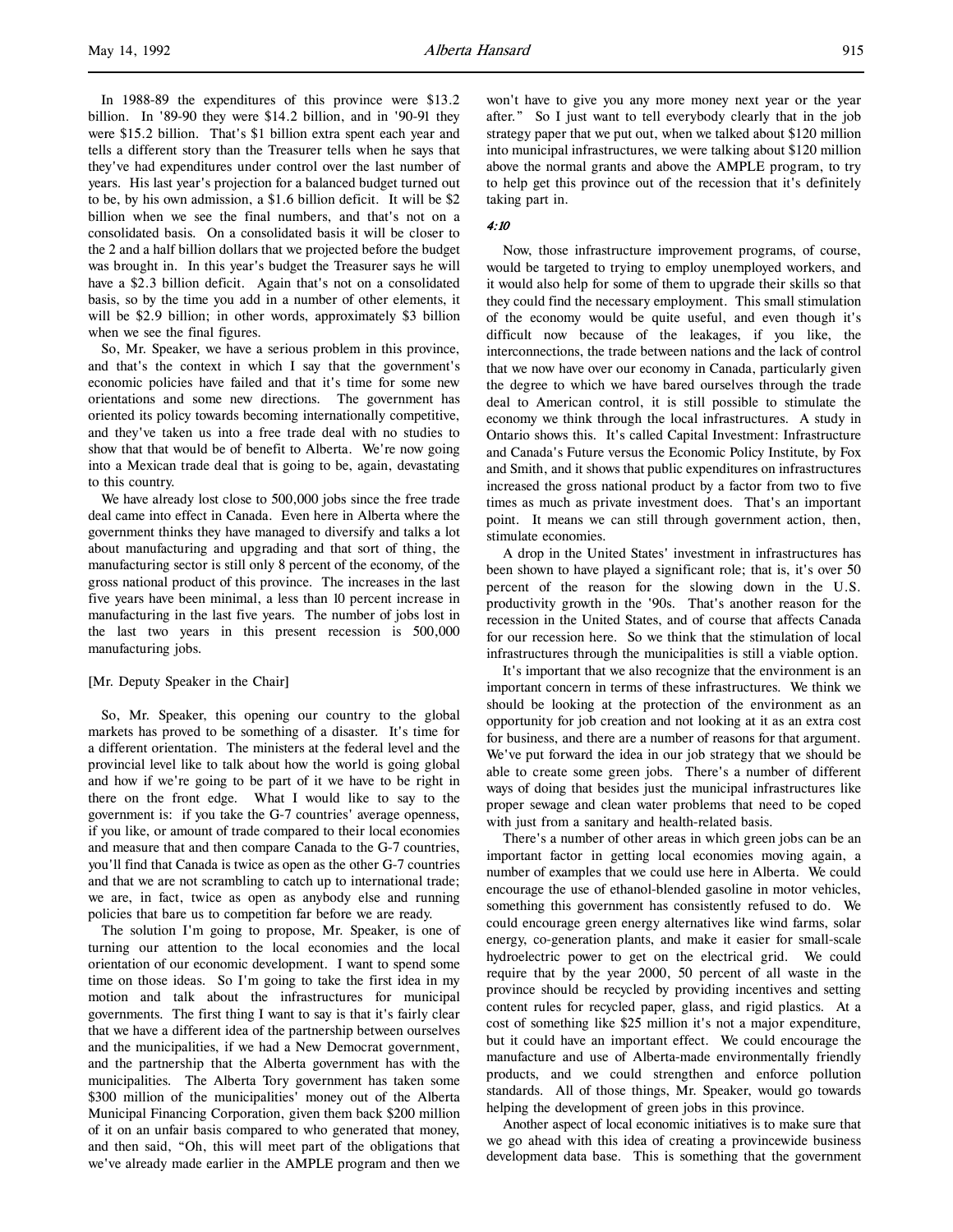has talked about to some extent, but in talking to the Canadian Manufacturers' Association, the Alberta division, recently, I found that they were concerned that the government was not getting behind the idea of helping to set up an information data base that would help grass-root and local companies know who's producing what and where they can buy things and that sort of thing. Now, that idea is related very closely to our import replacement suggestion, which is the next one on the list, and I want to take a minute to describe again to this body the import replacement program that Oregon started. I'm going to give them the short Alex McEachern version. You'd need to look at the whole document to get the whole picture.

Basically, back in 1982 Oregon discovered that they had 25 percent unemployment in a lot of their lumber towns because the bottom had dropped out of the lumber industry, so they decided to initiate a new program. They sent business economists around to various communities to start a project. It went something like this. They would walk into a small town and would say, "Who is the biggest purchaser of goods and services in this town?" It would usually turn out to be the local school board. So they would go to the person making the decisions for that school board and say, "What are you buying, where are you getting it, and how much are you paying?" When they found that out, they would say to that person who was making the decisions, "Would you be prepared to buy more of that locally if we can find you local businessmen that can meet more of the orders than they presently are?" Almost inevitably the answer was, "Yes, we would do that."

Then they would hold a series of meetings and hearings and talk to other businesspeople in the community, and within a very short time, Mr. Speaker, they would go from a town where 10 or 15 percent of the businesspeople had some notion of the efficacy of buying locally to a situation where 85 percent of them would be willing to buy locally, many of them probably even willing to pay a premium to buy locally because they would get the advertising benefit of saying, "Yeah, I purchased these locally." Once they had done that, what they really ended up doing was just making up a computer data base on all the buyers and sellers and what they bought and sold in the town.

The next step, having done all the little towns around the region, was that they'd go to two different towns. They'd say, "We think you two should share your information." "Oh, no, no, no; we're competitors. We don't want to do that." You know the kinds of rivalries you get between small towns and their hockey teams; they tend to think the same thing in their businesses. They'd say, "Well, you know you've already got your local market sewn up where you have the products to fulfill it, so really you've got more to gain than you have to lose." "Oh, maybe you're right." So you'd get two towns deciding to share their data bases. Pretty soon they'd have all the towns of a region sharing their data base, and pretty soon they had the whole state. A year and a half ago when we heard this story, they said they were then starting to work on their neighbouring states.

Now, had this government and the Mulroney government had the brains to do that before we went into a free trade deal, there might have been some sense in going into a free trade deal. We might have been ready for it. In fact, we've gone into a free trade deal before we did any homework at all in terms of our local community economic development, and we're now in a situation where in some industries it's easier to trade with Texas than it is with Saskatchewan.

So, Mr. Speaker, I suggest that this idea of a data base and the idea of import replacement programs are the antidote to the devastation that free trade is costing in our manufacturing sector in this country. While Alberta didn't have much of a manufacturing sector to devastate, nonetheless it's really been struggling getting off the ground and in the last two years has lost 5,000 jobs.

Even Michael Porter, when he came up to tell us how to run our economy, agreed that we had to do more community-based economic development and more value-added industry in our country and not sell our raw products, yet this government seems to be happy to sit there and allow the Americans to impose a 15 percent tariff on our lumber and then say, "Oh, we'll leave it off if you'll export logs to the United States." If we export logs to the United States, we export jobs to the United States, and that's what our country has been doing for far too long. For too long we've been selling raw materials and buying back manufactured products. It's like exporting jobs. It's time we took a hard look at the amount of emphasis that we put on exports and the total ignoring of the imports that we could produce for ourselves. If our exports amount to 23 percent of our production, which is the case in Alberta, then that means that 77 percent of our production is sold locally. So why don't we put more emphasis on that local production and local trade?

Another aspect of that, and again the free trade deal gets in the way, is that our three levels of government – local, provincial, and federal – taken all together make up something like 45 percent of the gross national product in this country each year. So why don't we have local procurement policies? The North American free trade deal is working toward having national treatment. Alberta, for example, if the North American free trade deal goes through and is carried to its logical conclusion and the direction the Americans are trying to take it, will have a situation where Alberta will not have the right to purchase locally as opposed to purchasing from the United States. In fact, the idea they want to incorporate is that the purchases would be done on a proportional basis between Canada and the United States. Even if we just take it to the federal level for a moment, that would mean that ninetenths of our federal procurement would have to be done out of the United States. Sure, we would get one-tenth of the American procurement and in dollar terms that would be the same amount of money, but think of the devastation that would cause to Canadian businesses in Canada, because their own government would be purchasing nine times as much from foreign companies as it would be from Canadian companies, and the encouragement of foreign companies then to penetrate the private markets of Canada would be incredible. I just can't believe that we are thinking of entering into that kind of an arrangement.

# 4:20

Mr. Speaker, the economic multiplier tables show that if we could have government procurement policies by just 5 percent more than that is previously imported, we could create as many as 4,900 jobs. If you take the economy as a whole, if we could reduce our imports by 5 percent, we could create as many as 24,000 jobs in this province. The minister often likes to stand up and brag that for every billion dollars in exports we create 19,000 jobs. He changed it to 16,000 jobs the other day. The same thing works the other way around. If we could cut our imports, we would create more Alberta jobs too, and we think that we should be doing that.

One of the ideas that we put forward some time ago, and the Liberals and the Conservatives both have jumped on the bandwagon a bit I'm glad to say, is that we should take up the idea that started in Saskatchewan called community bonds. We think that could be a way of developing some local industries where there's presently a lack of capital. It was a Grant Devine idea to try to save his dying government in rural Saskatchewan,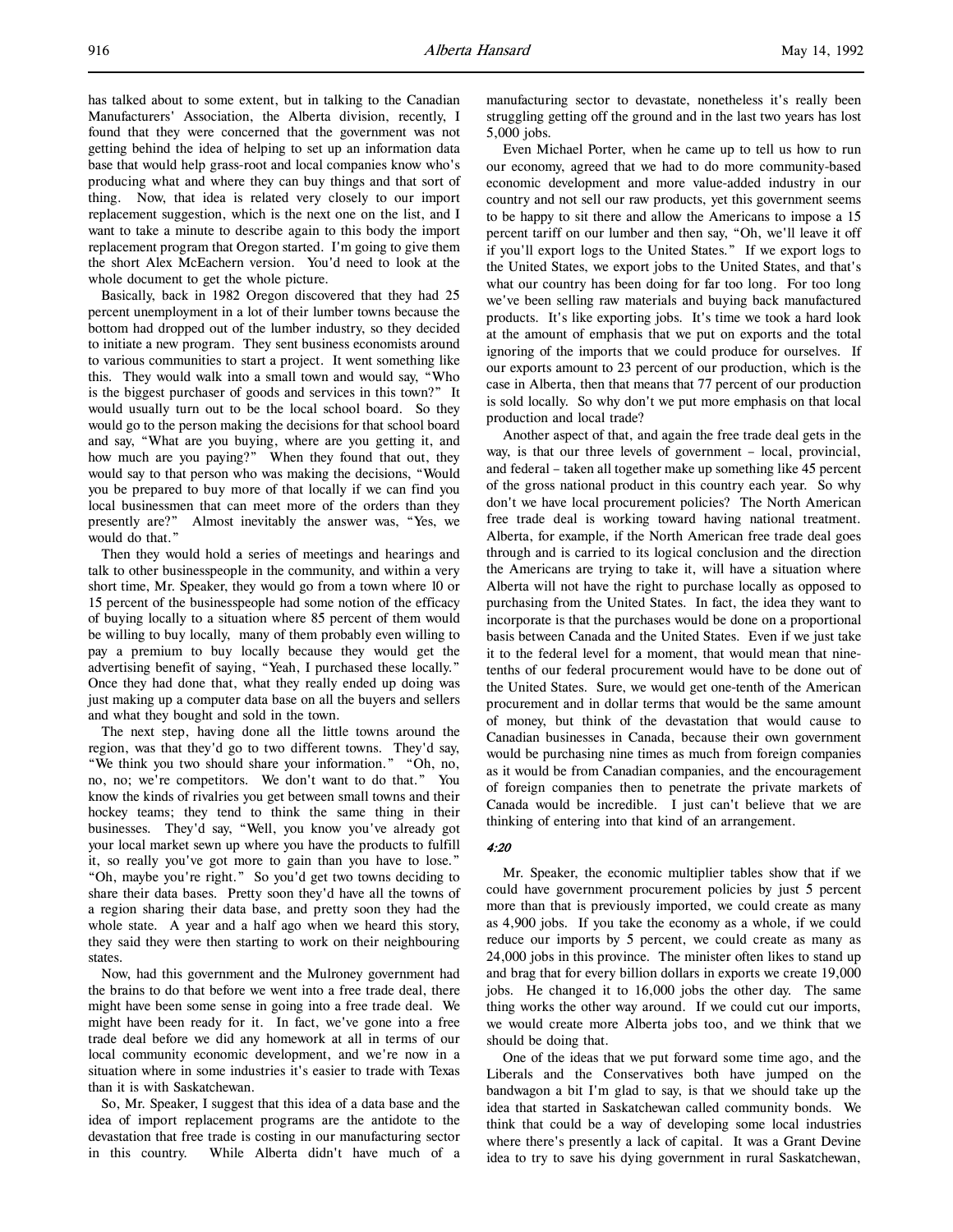and it was not such a bad idea. It doesn't mean that it doesn't need to be looked at and modified, but it was basically Grant Devine's idea in Saskatchewan.

AN HON. MEMBER: He had all the answers.

MR. McEACHERN: No, Grant Devine certainly did not have all the answers. He wrecked the economy of Saskatchewan, and you know that. I'm just saying that this one idea he had was a little late and a deathbed repentance idea, but it certainly did have some merit.

[Mr. Jonson in the Chair]

What that raises is the need for capital for local economic initiatives. A related fact is that Alberta . . . [interjections]

Mr. Speaker, could I have a little quiet around here? I can't hear myself, let alone if anybody else can.

MR. ACTING DEPUTY SPEAKER: Order please. The Chair has some sympathy for the hon. member but observes that some of his colleagues are involved as well. But I would call the House to order, please. You have a point.

MR. McEACHERN: Thank you. I was saying we're looking for new local sources of capital for local economic initiatives, and we have to put the context on that. It is true that the banks in the last 10 years have pretty much abandoned Alberta. They had \$16 billion in Alberta back in 1982. In the last 10 years that dropped down to \$7 billion, so certainly we can't turn to the big eastern banks for capital for our small businesses. That means that we have to look at other sources. The government has put some money in, of course. We have the Treasury Branches and we still have North West Trust – Lord help us on that one – and the credit unions, and so there are some local banks, but we think that this community bond idea would be a worthwhile one that might put some more money in the hands of local communities, and it would give local people that have some money a chance to invest in their own communities. The Alberta government also has Alberta Opportunity Company and Vencap, but quite frankly they have not been very successful in meeting the capital needs of this province, so those programs need to be looked at again.

Now, of course, what you need to do even with the community bonds, because there is a certain amount of risk to them, is make sure that the projects are well screened and that there is a semiindependent administration in charge and that there's a set of criteria by which people apply. In other words, we don't want any ad hoc handing out of taxpayers' money even through the community bonds. It has to be done in a thoughtful, carefully laid out sort of way.

Another area that we think could be helpful for local people is to set up a workers' ownership investment fund. If it looks like an industry is in trouble, it seems to me that the Alberta government and the workers together might find a way to try to keep that company alive so that we don't continue to have the denuding deindustrialization of our country that we've had in the past. The province of Quebec has set up what's called a Solidarity Fund, and they've already got \$380 million under management since 1985 in a program that helps start up Quebec industries.

Mr. Speaker, we are not advocating here that Alberta and Canada withdraw from the international scene in terms of trade. We are a trading nation, and we think that we always will be an exporting and trading nation just because of the nature of some of our industries and some of our resources, but that doesn't mean that we shouldn't make a much more concerted effort to try to upgrade those resources before we sell them, and it doesn't mean that we shouldn't take a hard look at what we are importing and see if we couldn't produce some of those things ourselves.

The way I see it, the Alberta government, without one study to show that it would benefit, basically backed the federal government, who again when they did some studies, when they were finally forced to release them, deleted all the negative parts about any kind of a trade deal with the United States and released only the good parts that said they were going to create jobs, jobs, jobs. And yes, they have: down in the southern United States and Mexico. We've lost jobs, jobs, jobs – in the neighbourhood of 500,000 jobs – since the free trade deal came into effect because of the way we went into that free trade deal.

So what we need to do is look at: how can we build our own local economies, how can we make our economy strong, how can we stop from exporting raw materials and importing finished products and hence exporting jobs at the rate that we've been doing?

That, Mr. Speaker, is the essence of the motion which I have put forward. I would hope that all members of the House would pass this motion as a new orientation, a new direction for the government in its economic policies.

MR. CARDINAL: Mr. Speaker, I wish to rise before this House to speak to Motion 212. I find it hard to believe that a Member of this Legislative Assembly could put his or her name beside a motion like this as sponsor.

The member talked about green jobs as one of the priorities and talked about spending dollars on infrastructure, on water and sewer. Last year when Edmonton dumped 1.6 million litres of raw sewage into the river, the Member for Edmonton-Kingsway, who is an MLA from Edmonton, and his colleagues were not around. I never heard him stand up to say, "Let's improve the system," but now that it's maybe convenient at this time, he's moving forward on it. Mr. Speaker, it frightens me to think that someone could so narrow-mindedly propose a motion such as Motion 212. Mr. Speaker, how many times have we seen this motion brought before this Assembly?

MR. ACTING DEPUTY SPEAKER: Excuse me, hon member, but according to Standing Orders we're required to move on to the next order of business.

The Member for Drumheller.

| head: | Public Bills and Orders Other than |
|-------|------------------------------------|
| head: | Government Bills and Orders        |
| head: | Second Reading                     |
| 4:30  | <b>Bill 207</b>                    |

Tobacco Control Act

MR. SCHUMACHER: Thank you, Mr. Speaker. It is with a strong sense of urgency that I rise today to move second reading of Bill 207, the Tobacco Control Act.

Mr. Speaker, we as a Legislative Assembly can no longer afford to ignore the devastation being inflicted upon the residents of this province through the consumption of tobacco and tobacco products. We must act now if we are to curb the death and destruction associated with tobacco consumption.

Mr. Speaker, this Bill, which I am very pleased to sponsor, will do much to help solve the rapidly increasing number of tobacco related deaths in our province. Since this 22nd Legislature of the province of Alberta was convened in 1989, over 9,000 Albertans have died from tobacco or tobacco related illness. Bill 207 will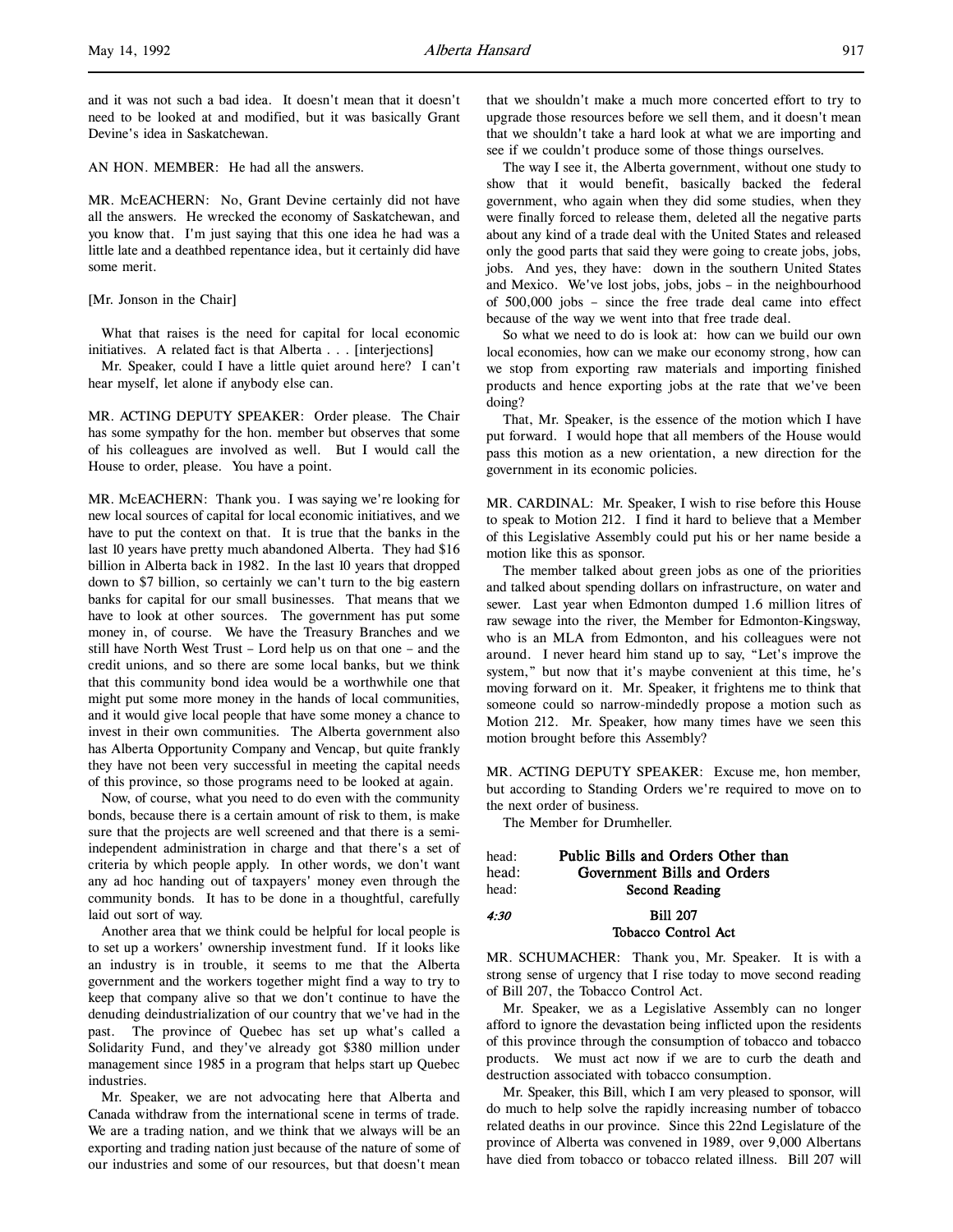help snuff out the increasing number of deaths due to tobacco use by protecting adolescent Albertans from the disease, disability, and death associated with the consumption of tobacco products.

Bill 207 would be effective because it would accomplish two things. First, the Bill would help ensure that tobacco products would not be sold to individuals under the age of 18 years. Second, Bill 207 would increase the penalty for those found guilty of selling tobacco products to persons under the age of 18 years.

Mr. Speaker, I would like to pay special recognition to the individuals who encouraged me to sponsor this Bill several years ago. I have become completely convinced of the need for the provisions of this legislation because of the tireless effort and work many groups across this province have made. These groups include the Alberta Pharmaceutical Association, the Alberta Public Health Association, the Alberta Home & School Councils' Association, the Alberta Lung Association, the Alberta Council on Smoking and Health, and a widely recognized group known as Action on Smoking and Health. There have also been several individuals who have provided me with an exhaustive amount of material on the dangers of tobacco consumption and have kept me up to date on the latest information and statistics.

I would like to pay particular thanks to Mr. Les Hagen for his support in connection with this Bill. Mr. Hagen has worked many long, hard hours to convince many people of the necessity of legislation like this, and of course Les is associated with the organization known as Action on Smoking and Health. Mr. Speaker, it's because of his efforts and the messages I was receiving from my constituents that I decided several years ago to sponsor this legislation which, as you know, has been on the Order Paper continuously for the past several years. Fortunately, the process used to determine the order of private members' Bills was very good to this Bill 207 this year, placing it early enough on the Order Paper to ensure its debate.

Mr. Speaker, most of us in this Assembly are well aware of the pain and suffering that often is associated with tobacco consumption. According to the experts, nicotine and tobacco products are as addictive as heroin and cocaine. It is odd, I believe, that we should take such a hard stand against the use and abuse of drugs such as marijuana and cocaine, yet say very little against the abuse of a comparable drug like tobacco.

It is also known and reported by the Alberta Lung Association that cigarette smoking is the single most important cause of preventable illness and premature death in Canada. If we had a segment of our society that was dying due to malnutrition and/or starvation, we would take immediate action to solve the problem. Death due to starvation is completely preventable if food is provided. The same is true with death due to consumption of tobacco. These deaths are preventable if we successfully remove the source of the cause: smoking and general tobacco consumption. Mr. Speaker, Bill 207 would help us prevent many premature deaths in our province.

Not only is the consumption of tobacco the leading cause of preventable death; those who do smoke and chew use our health care facilities 50 percent more than those who do not consume tobacco. Mr. Speaker, this year alone our health care budget is \$4.3 billion. Since the budget needed to meet the health needs of Albertans consumes so much of our taxpayers' dollars, it would seem logical to reduce the budget wherever possible. Millions of provincial tax dollars are spent every year to treat illnesses associated with tobacco consumption. Since these illnesses are preventable, it would almost seem that the money we spend on the treatment of these illnesses is wasted. The people of Alberta are trusting us not to waste the money they give us in taxes. Many of these Albertans are arguing that the millions of dollars we spend

to treat preventable tobacco related illnesses are wasted and wasteful.

How will Bill 207 help us solve the problem? Mr. Speaker, Bill 207 targets youths. Youths are so often the victims of the tobacco industry's campaign of deception, which has left the public largely unaware of the risk levels involved in smoking. The tobacco industry has recruited children as replacement smokers for those who have died from smoking or have quit. This has allowed the industry to thrive, despite losing great numbers of customers every year. The highly addictive properties of nicotine can result in a lifetime habit after just a few cigarettes, as many of us in this Chamber know. Children are often addicted before they're able to make a mature decision about tobacco use. As I have already mentioned, the U.S. Surgeon General has reported that the addictive properties of nicotine are just as severe as cocaine and heroin. The average age of onset of smoking is now 12 years, with over 70 percent of young smokers in Alberta now smoking daily by age 17. This means that over 15,000 children begin smoking each year in our province, but the problem is one that can be corrected. One study that I've read has argued that if we can keep youths from smoking until they are 18 years of age, there is more than an 80 percent chance that they will not begin smoking later in life. This percentage is increased to 90 percent if a person does not begin smoking by the time they are 20 years of age.

#### 4:40

The Tobacco Control Act proposes an effective way of helping curb tobacco use among the young people. The Bill outlines the following directives. First of all,

No person may manufacture, distribute, keep for sale, offer for sale or sell a tobacco product unless the tobacco product and the method of packaging and the package in which it is contained conform to the regulations [of the Act].

Second,

No person may directly or indirectly sell, distribute or furnish tobacco products or tobacco paraphernalia to a child.

That is, a person under the age of 18 years.

In regards to youths,

No child shall use, possess, or purchase a tobacco product or tobacco paraphernalia.

If so, he or she shall,

if so required by a peace officer inform where and from whom the tobacco product or paraphernalia was obtained.

If someone offends the regulations of the Tobacco Control Act, they would be subject to the following punishments. First,

every person other than a licensed retailer who contravenes this Act or the regulations

- (a) if found guilty on summary conviction . . . is [subject]
	- (i) for a first offence, to a fine not exceeding \$2,000 or to imprisonment for a term not exceeding 6 months, or to both, and (ii) for a second . . . offence, to a fine not exceeding \$5,000 or to imprisonment for a term not exceeding 6 months, or to both.

#### For

every licensed retailer who contravenes this Act or the Regulations if found guilty on summary conviction . . .

(a) for a first offence [is subject to] a fine not exceeding \$2,000 and a licence suspension for a period not exceeding 12 months.

Mr. Speaker, I'd suggest that licence suspension is the most important part of this legislation, because that would mean that person would not be able to sell tobacco products to anyone of any age for a specified period of time.

(b) for a second or subsequent offence [is subject to] a fine not exceeding \$5,000 and licence revocation,

not just suspension.

If a corporation commits an offence against this Act, each director or other person concerned in the management of the corporate body is also guilty of, and liable to the penalty provided for, that offence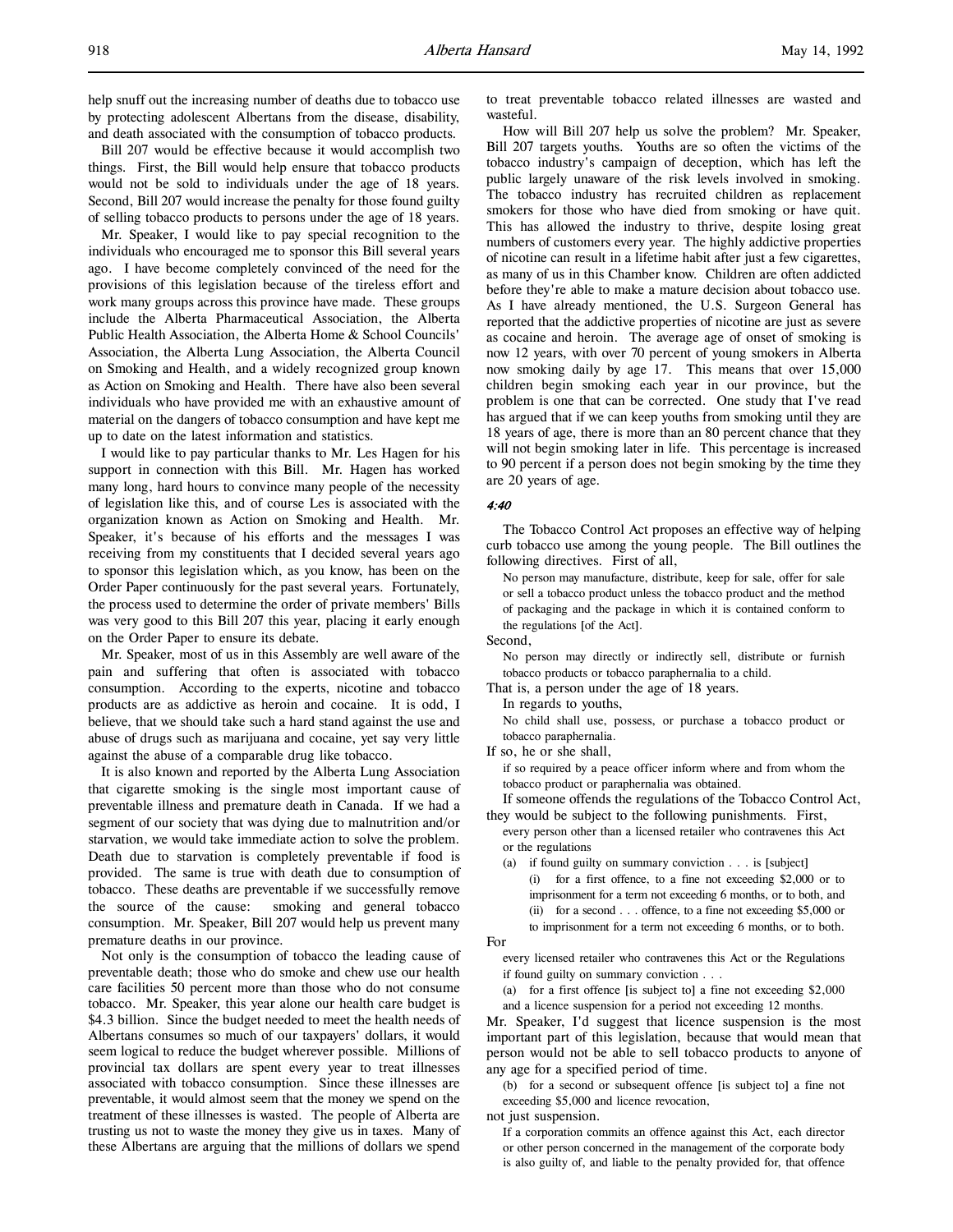l,

unless the director or other person proves that he exercised reasonable diligence to prevent the commission of the offence by the corporation.

Mr. Speaker, in my estimation Bill 207 would provide a law that would help our province win in the battle against tobacco addiction. The Minister of Health has publicly indicated her support of the Bill that is before us today. She has commented that she has examined this Bill and fully supports action on this important initiative. I am pleased to see that the minister has given this support, and I urge her to accept it.

After all, it would appear that a strong force from the minister's constituency of Edmonton-Glenora also supports the acceptance of this Bill. As I understand it, there are more than 70 students here today to listen to this debate. These students are from the junior high schools of Crestwood, Westminster, and Westmount, all within the constituency of Edmonton-Glenora. I would ask all members of the Assembly to welcome them this afternoon. Mr. Speaker, these students who are in the gallery this afternoon want to see their MLA accept this Bill, I'm sure.

In conclusion, I would urge all members of the Assembly to receive this support from above and, hopefully, pass Bill 207.

### MR. ACTING DEPUTY SPEAKER: The Member for Edmonton-Highlands.

MS BARRETT: Thank you, Mr. Speaker. I notice the Member for Calgary-McKnight saying, "Let's call the question right now." Well, if everybody else was prepared to do that, I certainly would. I'll tell you what, though. When Les Hagen called me about this Bill, he asked if the New Democrat caucus would be supporting it, and I said yes, we would. He then asked me if we would be prepared to make sure that none of our members are standing at about 5:25 p.m. today so that we could bring it to the vote, and the New Democrat caucus is prepared to do that. We would like to bring this Bill to a vote.

The member sponsoring the Bill gave us some very useful information in his comments. You know, it used to be thought that the incidence of smoking at a young age was essentially not caused by but related to whether or not either or both parents in the home smoked. That started to change in 1965 with the release of the Surgeon General's report on the implications of smoking. Even in the mid and late 1960s a lot of children of smoking parents declined to smoke in the wake of that information. A lot of the smoking population just turned on denial and said, "No, no, no; it can't be true." But it turns out we know that the 1965 report has proven itself to be true time and again, year after year.

The critical factor here in the issue of smoking is to prevent young people from starting. As the news release issued today by the Alberta Council on Smoking and Health indicates, virtually nobody starts smoking after age 18; it's before age 18 that they start. Measures which could be taken to prevent them from smoking are more than welcome. In one respect I wish this Bill could go a little further. It can't, I understand, because it is the federal House of Commons which controls rules on advertising. But, jeepers, those guys. I mean, they're making a lot of money. They run a slick organization, and they can make smoking look very alluring. That's a shame.

I think that if we could find ways to force tobacco companies in every one of their ads which are currently permitted, even though they're not allowed on TV and radio anymore, force them to publish statistics at the bottom of every one of their ads, they would not be successful in attempting to increase their market share by going after young people. That is their market, they know it, and I think they really push the line when it comes to ethics in advertising. I wish that we could do something about

that provincially, but I understand that is not our jurisdiction. However, we can do some things.

In some respects this Bill may cause a problem, I suspect, in terms of the definition of a child as being under 18, because in other areas of legislation – such as, for example, entitlement to earn a driver's licence – age 16 is considered the appropriate age. Now, I understand that if you tie this concept to the age of majority – the age of majority is 18 – maybe in that respect it's not testable. Nonetheless, I think even people who are age 14 to 18, if they were sitting in this Assembly representing the ridings that we do, on the regional, gender, et cetera, basis that we do, smokers and nonsmokers alike would probably support this Bill.

When I spoke with the representative from the Council on Smoking and Health, we talked also about the importance of moving towards removal of vending machines from hotels. At first I thought, gee, I wonder how you could handle your adult requirement. Of course, it's obvious. Hotels operate their front desk 24 hours a day; they can stock smoking materials hidden from the public behind the counter for those who don't want to run out to the nearest convenience store at midnight or 2 a.m. There are ways around it. If we didn't have vending machines, kids wouldn't be able to go out and buy smokes unbeknownst to their parents.

This Bill calls for one other policy that I really think is useful, and that is getting rid of what's called the kiddie packs. I asked somebody at work lately why she bought this pack of 15 cigarettes, and she said she did that because she believed it would help limit her. In other words, she would smoke more than 15 cigarettes in a day if she had to buy a pack of 20 or 25. I thought about that, and I weighed it against the chances of youth only being able to afford a small pack if they're not in their incomeproducing years. I realized that if adults are already hooked, whether they're smoking 15 or 20 is not going to make a difference in the size of the pack that they buy. This Bill does not focus on trying to get adult smokers to quit. It focuses on the ways by which we can achieve a smoke-free society, and that is by discouraging youth, our next generations, from smoking.

I applaud the Member for Drumheller, our Deputy Speaker, for sponsoring this Bill and other similar Bills in the past. All I can say in closing is that when the Minister of Health is prepared to proceed on her own legislation, I hope that she will take into account the concept of de-legalizing cigarette vending machines, and all sorts of other progressive measures that have been recommended by Les Hagen's group. The more we can do and the faster we can move, the better a society we're going to have.

As I said, at 5:25 the New Democrats have agreed that we will not be on the floor. We hope it comes to a vote.

#### 4:50

MR. ACTING DEPUTY SPEAKER: The Member for Edmonton-Gold Bar.

MRS. HEWES: Thank you, Mr. Speaker. I, too, want to thank the Member for Drumheller for presenting this Bill, which I will support on behalf of the Liberal caucus. My question is: why isn't it a government Bill? I'd like to see this become a government Bill, and I feel there is a tremendous amount of support on all sides of the House for this. We've certainly talked about it often enough before. I, too, would support this Bill coming to a vote today. Hopefully, that will indicate to the government what needs to be done in this province.

Mr. Speaker, as I understand it, the object of the Bill is to prevent young people, adolescents and future generations of adolescents, from the harmful effects of tobacco: disease,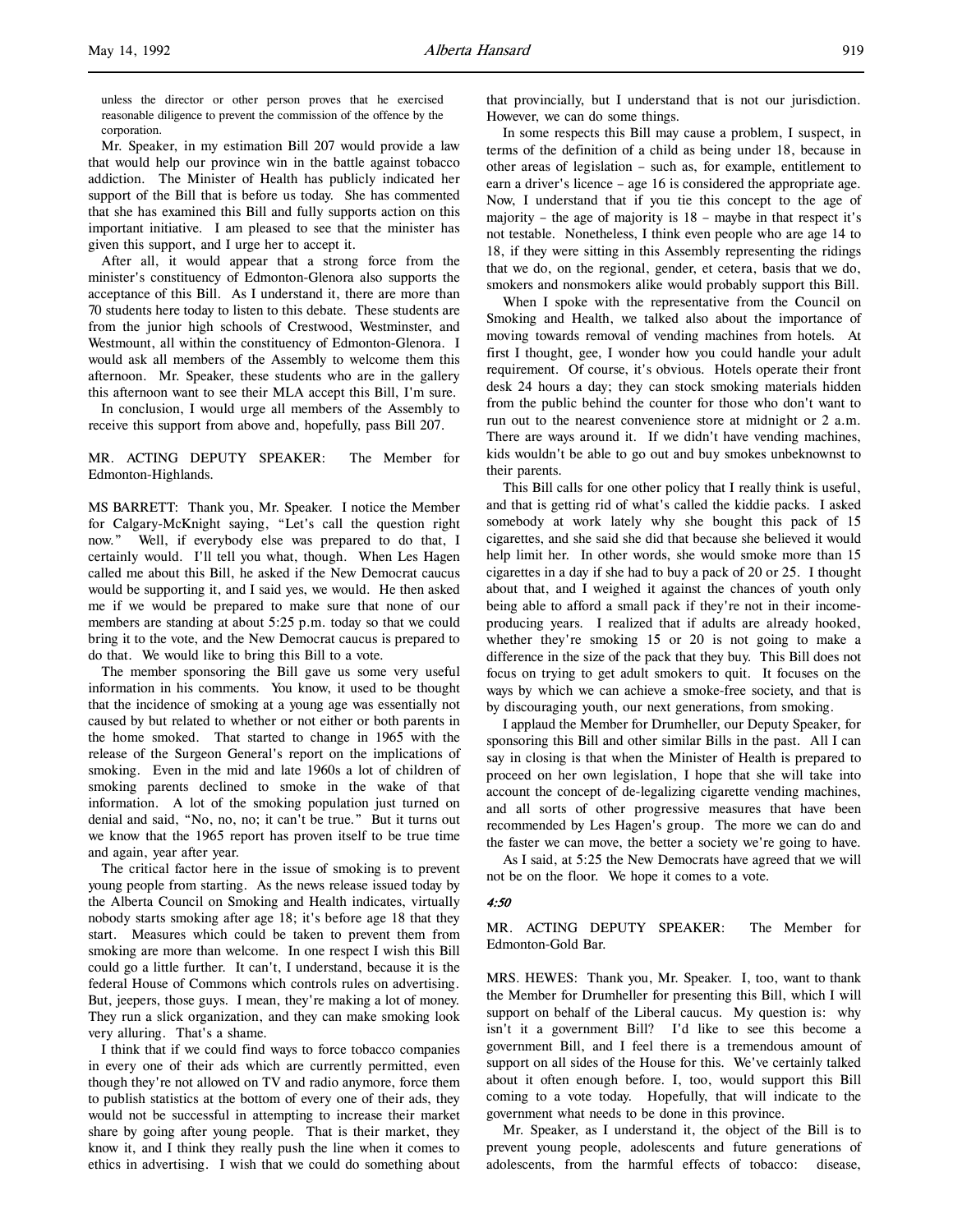Mr. Speaker, the Liberal caucus supports this Tobacco Control Act. I'm glad to see Mr. Les Hagen, the executive director of ASH, present in the gallery today, and we have assured him that our caucus is hopeful that this Bill will pass. It does have our support. Our caucus has a long history of tobacco control. We've recognized the need for legislation in this area, and we've introduced Bills aimed at reducing the tobacco epidemic before. In 1988 the Member for Calgary-Buffalo, Sheldon Chumir, introduced a Bill which would have ensured a smoke-free environment for employees. Unfortunately, it never did get to a vote. I'm sponsoring this year, this session, Bill 224, the Non-Smokers Health Act. That would ensure that employees can work in a smoke-free environment while allowing enclosed designated smoking areas for those who are hooked. It can be emphasized that my Bill complements Mr. Schumacher's in a firm effort to reduce the epidemic. Let me say at the outset that I'm hopeful that when Bill 224 comes before the House, all members will support it as well as supporting this one and that it, too, will come to a vote.

Mr. Speaker, the Member for Drumheller gave us some good statistics, and we've all had some excellent information from ASH. The evidence is incontrovertible. The Minister of Health in her comments about cancer the other night referred to the problems of smoking, that there are some kinds of cancer we do know how we can prevent, and that we should be putting our minds to that. There's no question that action needs to be taken to prevent all future generations from becoming victims of tobacco related illnesses. It's used by less than 30 percent of the adult population, but it's directly responsible for more deaths than traffic accidents, AIDS, alcohol, suicides, and drug abuse all combined.

Mr. Speaker, I've never been a smoker. I'm not sure why, but it has never been part of my habit. But I understand how highly addictive it is, and I've watched friends and family members struggle with trying to shake the habit. I know, once you are addicted, how very difficult it is to get rid of it. It requires a lot of commitment, so my theory is don't ever get started. I think this is exactly what this Bill aims at, to keep young people from getting hooked.

Mr. Speaker, I'm reminded, too, you know, that people look at this and say: "Well, why are you struggling? You don't need legislation. All you need is education." Clearly, that hasn't worked in the same fashion that we would have hoped, and I reminded of – was it Bob Newhart or Nichols and May that did a cute little segment on Sir Walter Raleigh?

# AN HON. MEMBER: Newhart.

### MRS. HEWES: Newhart. Thank you, member.

Newhart did a segment on Sir Walter Raleigh and how ridiculous it is. While we can laugh at that, we also know the immense struggle that people go through once they are hooked and the tremendous problems of health care that it causes, to say nothing, Mr. Speaker, of the cost once you are addicted.

Mr. Speaker, there are 38,357 deaths in Canada every year from smoking. That accounts for 57.7 percent of the annual preventable

deaths in the nation. One in every eight Albertans dies from tobacco use, or 3,000 Albertans every year. Tobacco not only kills its users but their families and associates as well. The general public and particularly children, in our view, need to be protected. In Alberta 19 percent of 12- to 17-year-olds were daily smokers in 1989. Average consumption among these 40,000 teenagers was 14 cigarettes a day, representing a \$50 million kiddie market. That's 17 and under. Over 10,000 minors join the tobacco market every year.

The Member for Edmonton-Highlands has spoken about the advertising that's aimed at this particular market. One hopes that we can, in fact, convince our federal colleagues to get a better handle on the tobacco advertising that makes good use of market strategies in making cigarette smoking seem chic, glamorous, mature. It's still happening, so we need to collaborate with them to see if we can get that stopped or at least under some better control.

The Alberta government, Mr. Speaker, does not profit from tobacco taxation. Due to tobacco related expenses the total cost of tobacco use to the Alberta government exceeds \$300 million annually.

Mr. Speaker, this Bill is a good chance for me to bring up once again my Non-Smokers Health Act, which I hope to introduce later on in the session. In fact, these two Bills, in my view, complement one another. There are a few considerations in this particular Bill that I'd like to comment on, and perhaps the Member for Drumheller may have some answers.

The first concern is regarding section 2, which states:

Subject to section 3 this Act does not apply to a person doing business in a municipality in which there is in force a by-law that forbids the sale of tobacco products and tobacco paraphernalia to a child.

This Bill deals, I suggest, Mr. Speaker, with more than just selling tobacco products to minors and should apply everywhere in the province, so I'm questioning why in fact that restriction is in there.

Mr. Speaker, another concern is section 3(3), which states: No person may manufacture, distribute, keep for sale, offer for sale or sell any candy, novelty or other item that is designed to resemble a tobacco product.

I recognize, certainly, the intent of this section, but it doesn't seem feasible to me in many ways to – I suppose we can put it in to ban anything that resembles a tobacco product. How shall resemblance to a tobacco product be measured? That's the question I would have for the member.

Another consideration. Section 3(6) states:

No person shall manufacture, sell, possess, control or supply a tobacco vending machine or permit such a machine on premises owned or occupied by that person.

We recognize, Mr. Speaker, the intent to prevent minors' access to cigarettes. This can be achieved by limiting vending machines to areas prohibited to minors. This would remove minors' accessibility to cigarettes without necessitating a total ban on vending machines. I expect that this has been considered by the member, and perhaps he can describe for me why it has the form it does.

### 5:00

A final consideration, Mr. Speaker, is ensuring that the Act is monitored and enforced. I think that's very important. Under the Tobacco Restraint Act, passed in 1908-odd, it's illegal to sell tobacco products to anyone under the age of 16, yet the cigarette market in Alberta continues to sell \$50 million a year to teenagers. We need assurances that the minister will regularly make inspections of licence holders to ensure the provisions of this Act and the regulations, terms, and conditions of the licence are being complied with.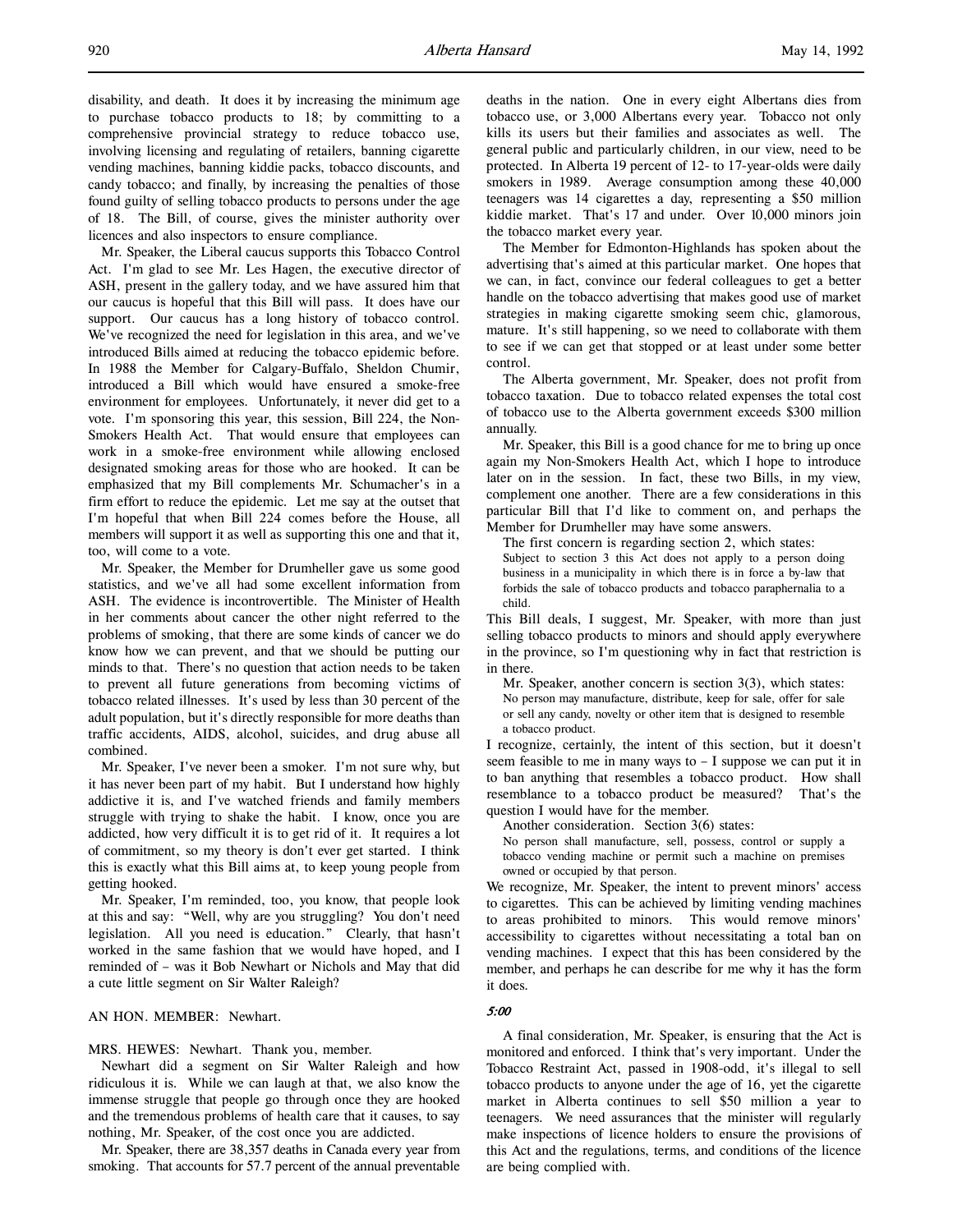l,

In conclusion, Mr. Speaker, I support the Bill, as do members of my caucus, and I would hope that members of the government will also support it and will make this their Bill.

MR. PAYNE: Mr. Speaker, I think first of all I would like to propose, with your concurrence, that the members of the Assembly consider today forming a new organization. I propose that the name of the organization be as follows: MLAs in support of health and mobilizing action on smoking and health. The obvious acronym, of course, is MISHMASH. I would hope that all of the members here today will buy into MISHMASH and buy into this very worthwhile legislation.

Do you recall, Mr. Speaker, the cartoon of the anxious father climbing up the ladder and peering into the attic? Behind a bunch of boxes in the attic there's about an eight-year-old boy puffing away. The father looks shocked and dismayed, and then the caption under the cartoon says, "Relax, Dad; it's only a cigarette." Now, of course the implication of that cartoon was that a tobacco addiction is really a very minor consideration compared to soft or hard drug addiction. But as several members have pointed out in the Assembly today and now a very commonly held scientific observation and conclusion, tobacco for some can be every bit as addictive as soft and even hard drugs. Consequently, the proposal that is before us I think bears very serious consideration by opposition and government members today.

I'm very anxious, frankly, to leave time today for the Minister of Health, so I'd like to abbreviate what really has been some very useful stuff prepared by my researcher, but I would like to make three points. Hon. members, the people of Alberta support this Bill. Hon. members, the tobacco industry supports the main thrust of this Bill. Number three, many provinces have already done what this Bill is attempting to do. My rhetorical question is: why in heavens can't we?

First, on the question of public support, Marktrend Research here in Alberta recently conducted a survey for both smokers and nonsmokers. They were questioned: would they support action to curb the use of tobacco consumption for minors? The question specifically was: should we raise the legal age to purchase tobacco products to 18 years? Eighty-four percent of our constituents said yes. In response to the question, should we license and regulate tobacco retailers, fully three-quarters of our constituents in that sample said yes. Obviously, there is considerable public support for this initiative.

How about industry? An old public relations colleague of mine by the name of Jacques LaRivière is now the spokesman in Canada for the Canadian Tobacco Manufacturers' Council. He and his council colleagues were recently quoted in a national newspaper that they support raising the age limit for the purchase of tobacco products to 18. I mean, that's the tobacco industry themselves, and I praise them for this progressive step.

The question, of course, of other jurisdictions. Just to summarize a page or two of notes I had made in this regard, in addition to federal legislation, five provinces, including Saskatchewan, Manitoba, Ontario, New Brunswick, and Newfoundland, now have provincial legislation prohibiting tobacco sales to minors. In three of these provinces the minimum age for tobacco purchase is set at 18 years. Ironically, Mr. Speaker, most of these laws were also enacted in the first half of this century, so we're hardly in the vanguard of legislative initiatives on the issue of minor consumption of tobacco products.

Suffice it to say, Mr. Speaker, that today the public supports what we're doing, the industry supports what we're doing, a number of other provinces have already shown this is the legislative way, and I would hope that we would follow.

Now just a PS. A recent survey of 150 Edmonton tobacco dealers shows that more than half of the tobacco retailers in this city are quite prepared to sell cigarettes to minors. Compliance with the federal Tobacco Restraint Act was tested but five years ago, and the test revealed that children can purchase tobacco with ridiculous ease. In the Alberta trials conducted in Calgary, my hometown, and in Edmonton, a child was able to purchase tobacco in every single attempt. Seventy-seven percent of regular smokers between the ages of 12 and 15 – in other words, young teens – report that they obtain their tobacco products from retail outlets. Just this past week in Calgary, a Calgary man attempted to lay charges against a Mac's convenience store on the basis of the federal Tobacco Restraint Act. The store had knowingly sold tobacco to underage individuals, including one of his sons. However, because of the weakness of this legislation, the charges simply did not materialize.

Mr. Speaker, the time has come for us to take another bold step toward guaranteeing a healthy and prosperous future for the children of Alberta. As I have understood, the Minister of Health has been waiting for the federal government to amend their Tobacco Restraint Act. However, since there's been such a flurry of movement within several provinces, I have heard that the federal government is no longer considering immediate action on amendments to their legislation. Apparently, they're waiting to see what action happens at the provincial level. This being the case, Mr. Speaker, the responsibility for action rests on our shoulders, the members of MISHMASH. I'm convinced that passage of the Tobacco Control Act would result in many benefits for our province, both now and in the future.

Now, Mr. Speaker, I would like to leave ample time for the Minister of Health. I know that she wants to participate in this debate. Could I simply conclude by asking the hon. minister if she'd be prepared to consider one of two courses of action: either agreeing to adopt this Bill as government legislation or, alternatively, to ferret out the one or two or three legislative provisions that there does not appear to be a consensus around, take the best parts, and roll it into existing provincial statute. That is my plea this day.

MR. ACTING DEPUTY SPEAKER: The hon. Minister of Health.

MS BETKOWSKI: Thank you, Mr. Speaker. I'd like to thank the hon. Member for Drumheller for bringing forward the Tobacco Control Act. As Minister of Health I believe that reducing the use of tobacco products is a very important public health objective, and as a member of this Assembly for Edmonton-Glenora I would like to welcome all the young people from schools in the constituency of Edmonton-Glenora to this debate this afternoon. I think it really is a tribute to their schools and to themselves as individuals that they are here today to hear this very important debate and discussion.

I believe very strongly that we need legislation to further control the use of tobacco. It's an important part of an overall comprehensive strategy in terms of getting Albertans to understand the risks associated with smoking. But in the final analysis, Mr. Speaker, I still believe fundamentally that it will be Albertans choosing not to smoke, choosing to do things to protect their own health that will ultimately be the best protector of health in this province and the goal which we must all strive for.

To begin with, I am pleased to stand in the House today and indicate my keen support in principle for Bill 207 for the following reasons. First of all, it makes it easier for children to make healthy choices. Secondly, Bill 207 gives children a greater chance of remaining smoke free as adults. Thirdly, if it's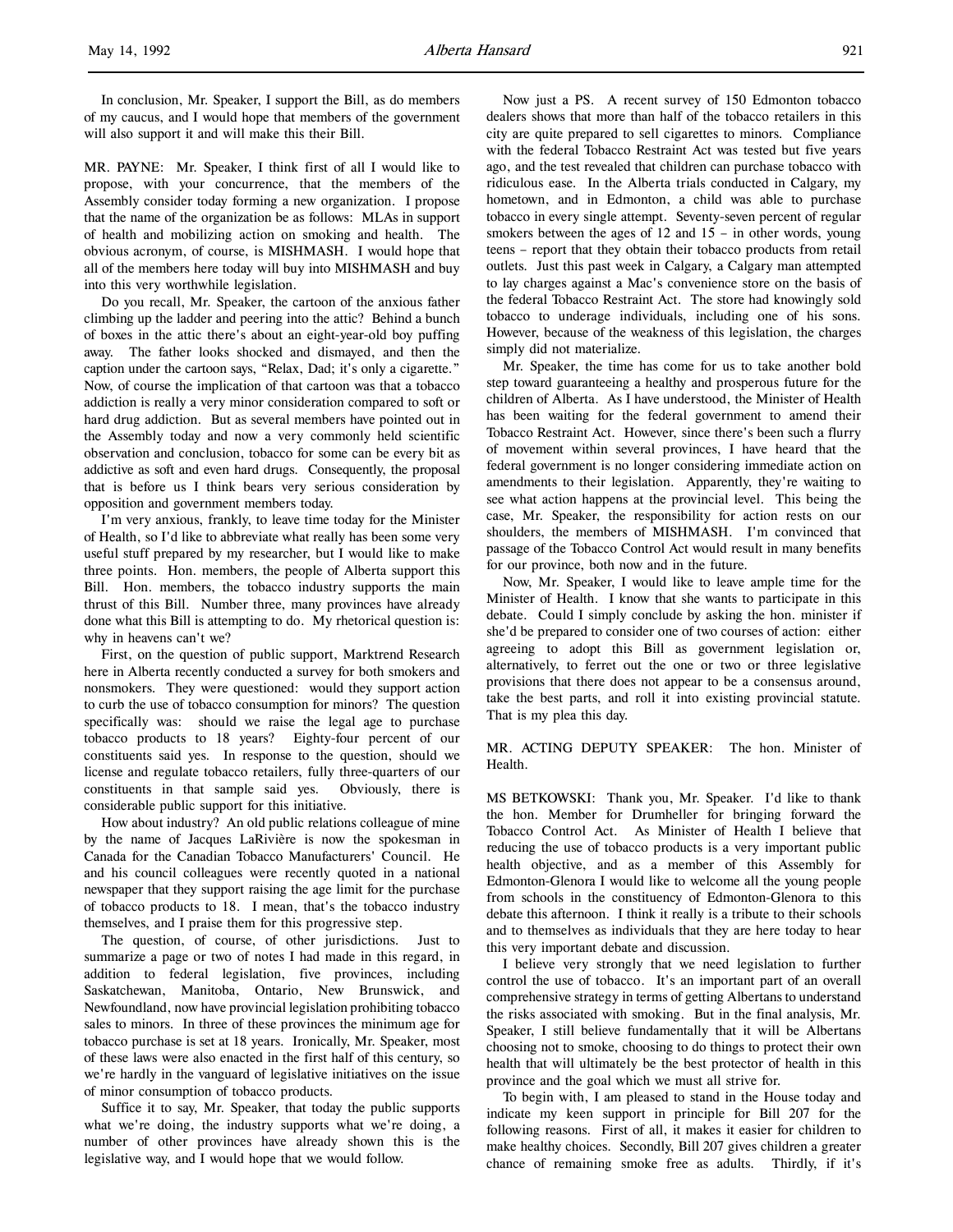successful, it would reduce the costs to the health care system of tobacco related diseases such as cancer, cardiovascular disease, and respiratory diseases. Fourthly, Bill 207 restricts the activity of the tobacco industry. I support it for those reasons.

### 5:10

As I've stated in the House, this Bill and my support for it – and in discussion with our colleagues we even contemplated adopting it as a government Bill. The conclusion was, however, that Bill 207 would be difficult to enforce in its entirety and very costly. You win some; you lose some, Mr. Speaker. However, I think that the second suggestion of the hon. Member for Calgary-Fish Creek has great merit. I think that as a government we have to use Bill 207 as the base to move ahead to develop legislation which would contemplate a less costly and a more enforceable strategy. The Member for Drumheller and I have the support of some of our colleagues for this approach, but we don't have the support of others. But we're going to keep trying, and we believe very strongly in the need for the legislation.

It's important to note that while Bill 207 prohibits the sale of tobacco to Albertans under the age of 18, Bill 224, if I may speak to it as well, the Member for Edmonton-Gold Bar's Bill, is based on legislation introduced by our late colleague from Calgary-Buffalo which would control smoking in all public places and in the workplace. Some portion of that legislation as well as Bill 207 would duplicate the federal Non-smokers' Health Act. Because the Member for Calgary-Fish Creek has raised the issue, I would like to update the members of the Legislature and the members of the gallery on the federal legislation and where it is.

Currently, the Tobacco Restraint Act of 1908 is undergoing a much needed overhaul, an overhaul which is a very strong priority of the Minister of Health and Welfare, M. Benoît Bouchard. The federal minister has updated provincial ministers regularly. He's indicated to us that there is support for raising the present age of 16 to 18 for the purchase of tobacco products. He has indicated their support for restricting access to vending machines to premises where minors are prohibited. He has indicated that there is support for increasing penalties for the sale of tobacco to minors. I expect to have a further update on the federal legislative plans when health ministers meet next month. I was going to say where, but we haven't yet decided where; we just got the date finalized.

I would, however, like to give some of the implications of both Bill 207 and the other one, because it leads to the conclusion of my remarks, which is about my preference for the kind of legislation that I think we need to develop in Alberta. First of all, with respect to Bill 207 and the implications for the health care system, Alberta Health has done a major consultation with the Department of the Attorney General, and we have identified several concerns which I think are worthy of being brought to your attention. First of all, under the Bill's provisions the Minister of Health would become responsible for licensing, inspecting, reporting, and regulating the sales of tobacco products. Thus, additional fiscal and staff resources would be required for tobacco inspectors to administer the legislation. The question I have as Health minister is whether or not that is in fact the best use of Health resources and whether or not there's a better way to achieve that end.

Secondly, strict enforcement of the Bill would potentially reduce the number of children who smoke. However, strict enforcement could also criminalize possession of tobacco and increase illegal street sales. I don't think that's an outcome we want to have as a result of the legislation. Although there is certainly – I agree with the hon. Member for Calgary-Fish Creek – public support for action on restricting tobacco sales to minors, there may not be sufficient support for the costs to government involved in enforcing the legislation.

With respect to the Bill that the Member for Edmonton-Gold Bar has identified, I think it's just helpful for the discussion to highlight the concerns with it following the Attorney General's and Alberta Health's review. Firstly, portions of that Bill are very duplicative of the federal Non-smokers' Health Act. Secondly, the Act is administered by the Minister of Labour, and it sets up an inspection scheme similar to that in Bill 207. The problem is that the fines under the Bill for the employer are relatively high. A second offence, for example, has a \$10,000 fine. However, the fines for smokers are so low, frankly, that they invite being ignored. The first offence has a fine of not over \$50, and not over \$100 for the second offence. That is the concern I have.

Getting down to, then, what the Minister of Health and MLA for Edmonton-Glenora would like to propose, I would do this. Firstly, my preference would be that we have government legislation which combines the most enforceable provisions out of Bill 207 and Bill 224. While legislation isn't the whole solution, it is a very important part of the solution. Secondly, I believe it should include prohibiting the sale of tobacco to persons under 18 years of age. I believe it should ban or restrict tobacco vending machines. I believe it must have contained within it realistic and enforceable penalties for selling tobacco products to minors, and finally, it should prohibit smoking in the workplace.

To achieve this, however, we need to develop a comprehensive strategy with our municipalities and consult with them to ensure that the actions that they may take have a backdrop against provincial legislation, which is what is missing now. Secondly, I think we need to develop enabling legislation which is going to make smoke-free workplaces the accepted standard, as well as a tobacco retailers licensing system. Thirdly, I believe we need to ensure that provincial legislation would be consistent with the new federal legislation. That would be my preference, Mr. Speaker. I support the Bill, and we'll see how we carry on from here.

### [Mr. Speaker in the Chair]

However, before I conclude my remarks, I want to go back to the whole issue of what we are discussing in health. What we're discussing in health is: what do we want to achieve by this health system of ours? We have, as we all know, increased by 300 percent the resources that we spend on health in the past decade in Alberta. The question has to be: are Albertans that much healthier with that trebling of costs for the health care system?

We have put that question, as a government, to Albertans. Our health goals project is a very major undertaking, following up on the important consultation which has been part of the Rainbow Report on future health care for Albertans. Really what we're saying in that health goals project is: what are the kinds of things we want to achieve in Alberta? Do we want to have a smoke-free province by the year 2000 or by the year 1995? Do we want to reduce teenage pregnancies by 20 percent by the year 2000? Do we want to reduce deaths by cardiovascular disease by 20 percent by the year 2000? Then what we would have at the end of this decade, unlike what we have right now at the beginning of this decade, is a measure by which we could assess how well we've been doing in our health care system, a measurement of indicators of how we can serve the health needs of Albertans better. Our purpose has to be creating a healthy province and healthy Albertans in it.

Before I close, Mr. Speaker, I would like to return to the issue, which was the start of my remarks, of Albertans choosing not to smoke. That is what it really all comes down to. Let me lay